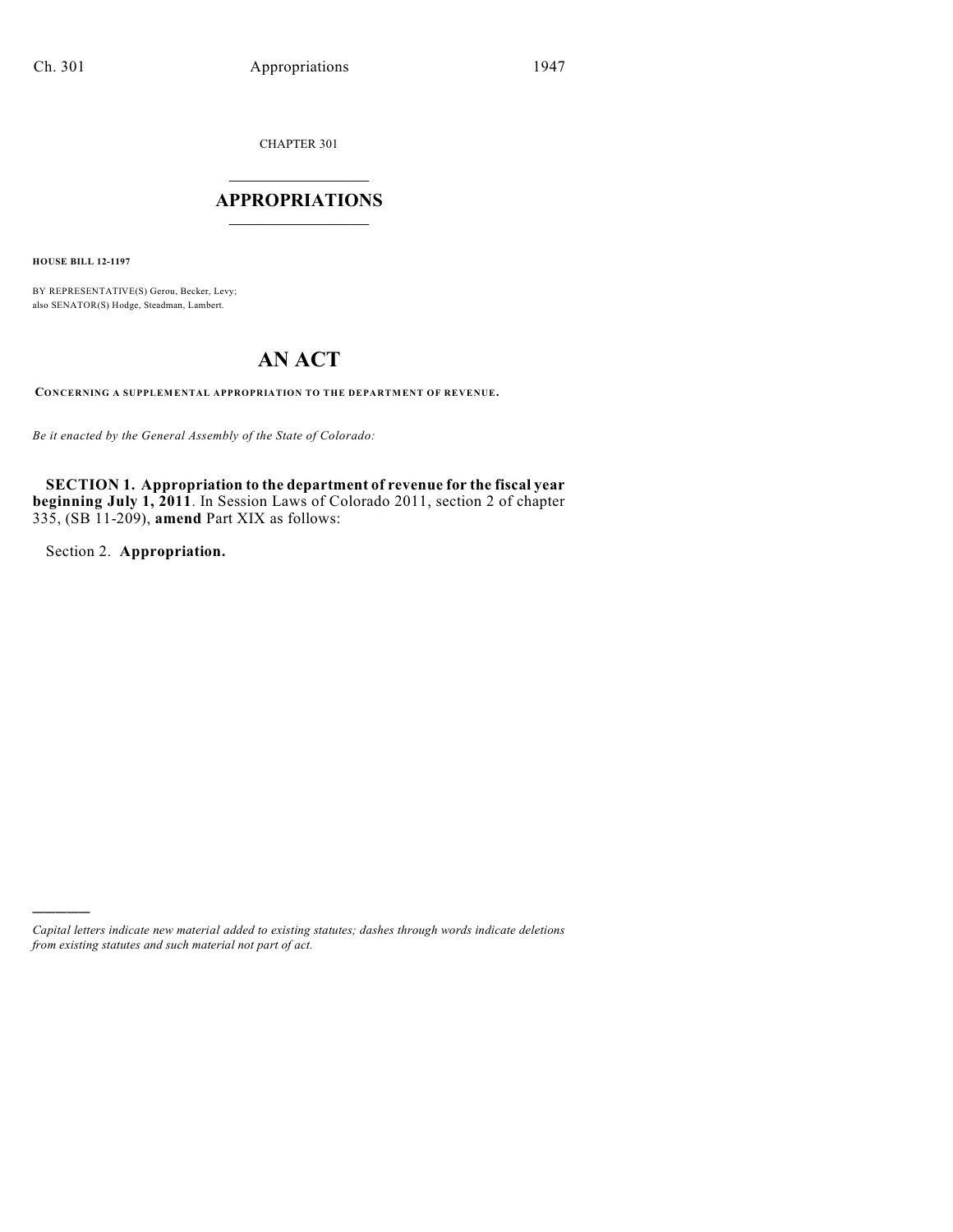|                           |              | APPROPRIATION FROM             |                                                |                             |                                |                                |  |  |
|---------------------------|--------------|--------------------------------|------------------------------------------------|-----------------------------|--------------------------------|--------------------------------|--|--|
| ITEM &<br><b>SUBTOTAL</b> | <b>TOTAL</b> | <b>GENER AL</b><br><b>FUND</b> | <b>GENERAL</b><br><b>FUND</b><br><b>EXEMPT</b> | <b>CASH</b><br><b>FUNDS</b> | REAPPROPRIATED<br><b>FUNDS</b> | <b>FEDERAL</b><br><b>FUNDS</b> |  |  |
|                           |              |                                |                                                |                             |                                |                                |  |  |

# **PART XIX DEPARTMENT OF REVENUE**

|                                  | (1) EXECUTIVE DIRECTOR'S OFFICE |           |                        |                      |  |  |  |  |
|----------------------------------|---------------------------------|-----------|------------------------|----------------------|--|--|--|--|
| <b>Personal Services</b>         | 3,886,382                       | 961,815   | 2,377,819 <sup>a</sup> | 546,748 <sup>b</sup> |  |  |  |  |
|                                  | (44.4 FTE)                      |           |                        |                      |  |  |  |  |
| Health, Life, and Dental         | 7,403,915                       | 2,342,713 | $5,061,202$ °          |                      |  |  |  |  |
| Short-term Disability            | 126,519                         | 48,327    | $78,192^{\circ}$       |                      |  |  |  |  |
| S.B. 04-257 Amortization         |                                 |           |                        |                      |  |  |  |  |
| <b>Equalization Disbursement</b> | 1,992,351                       | 755,405   | 1,236,946°             |                      |  |  |  |  |
| S.B. 06-235 Supplemental         |                                 |           |                        |                      |  |  |  |  |
| Amortization Equalization        |                                 |           |                        |                      |  |  |  |  |
| Disbursement                     | 1,596,932                       | 602,958   | 993,974°               |                      |  |  |  |  |
| Shift Differential               | 123,990                         | 2,175     | $121,815^{\circ}$      |                      |  |  |  |  |
| Workers' Compensation            | 717,073                         | 253,645   | $463,428^\circ$        |                      |  |  |  |  |
| <b>Operating Expenses</b>        | 1,237,693                       | 481,434   | 756,259°               |                      |  |  |  |  |
| Legal Services for 20,430        |                                 |           |                        |                      |  |  |  |  |
| hours                            | 1,546,755                       | 839,496   | $707,259^{\circ}$      |                      |  |  |  |  |
| Administrative Law Judge         |                                 |           |                        |                      |  |  |  |  |
| Services                         | 3,576                           |           | 3,576                  |                      |  |  |  |  |
|                                  | 3,798                           |           | $3,798^{\circ}$        |                      |  |  |  |  |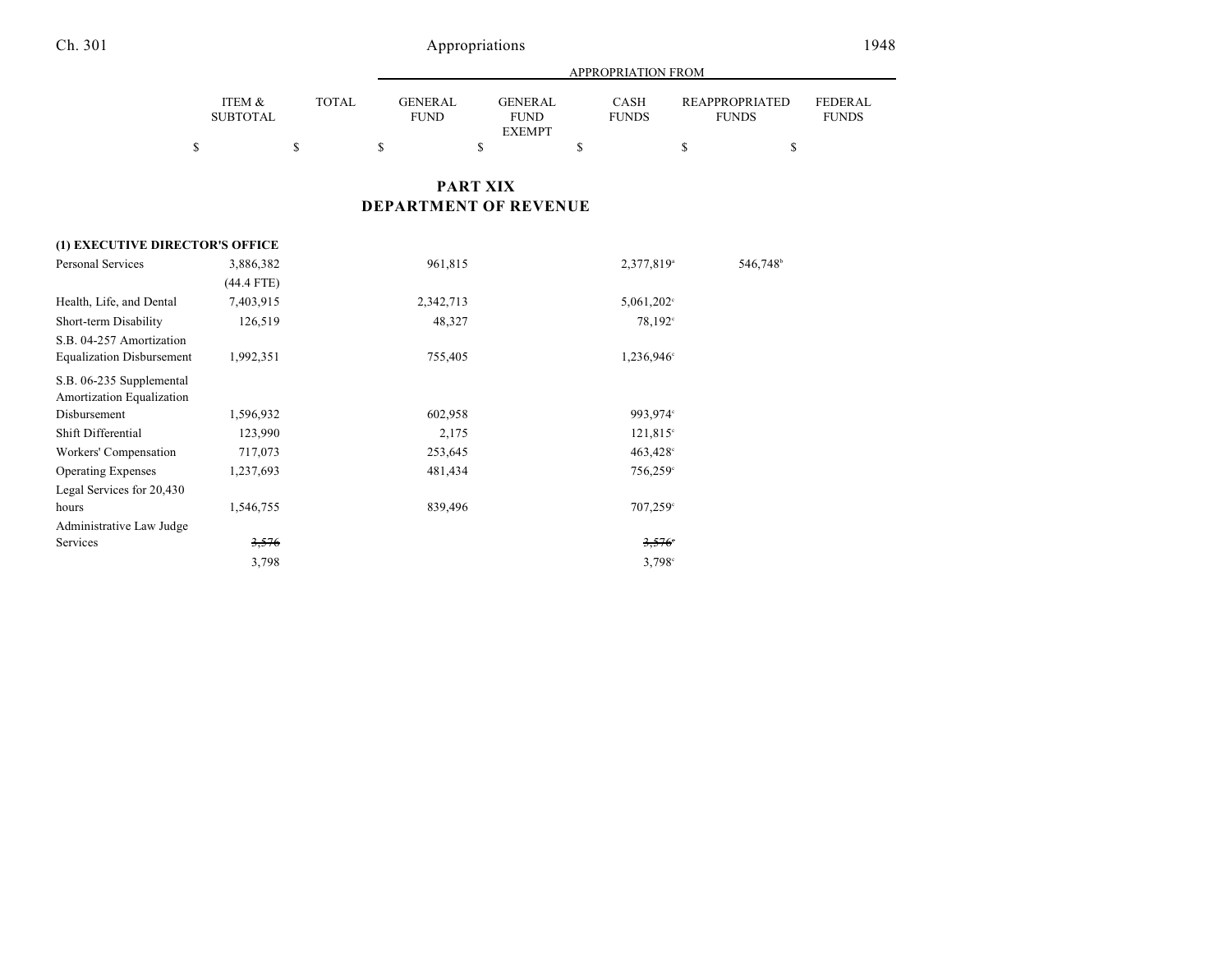| Purchase of Services from     |           |                       |                   |                        |
|-------------------------------|-----------|-----------------------|-------------------|------------------------|
| Computer Center               | 9,146,036 | 5,312,062             | 3,464,044°        | $369,930$ <sup>d</sup> |
| <b>Multiuse Network</b>       |           |                       |                   |                        |
| Payments                      | 3,098,197 | 369,370               | $2,702,421$ °     | $26,406$ <sup>d</sup>  |
| Management and                |           |                       |                   |                        |
| Administration of OIT         | 1,047,473 | 759,437               | 257,629°          | $30,407$ <sup>d</sup>  |
| Payment to Risk               |           |                       |                   |                        |
| Management and Property       |           |                       |                   |                        |
| Funds                         | 161,458   | 52,585                | $108,873^{\circ}$ |                        |
| Vehicle Lease Payments        | 527,422   | 91,775                | 435,647°          |                        |
|                               | 597,523   | 90,391                | $507,132^{\circ}$ |                        |
| Leased Space                  | 3,437,846 | 512,451               | 2,925,395°        |                        |
| Capitol Complex Leased        |           |                       |                   |                        |
| Space                         | 1,723,682 | 1,105,765             | $617,917$ °       |                        |
| <b>Communication Services</b> |           |                       |                   |                        |
| Payments                      | 70,501    | 11,689                | 58,812°           |                        |
| Utilities                     | 247,119   |                       | 247,119           |                        |
|                               | 252,819   |                       | 252,819°          |                        |
|                               |           | <del>38.094.920</del> |                   |                        |

38,170,943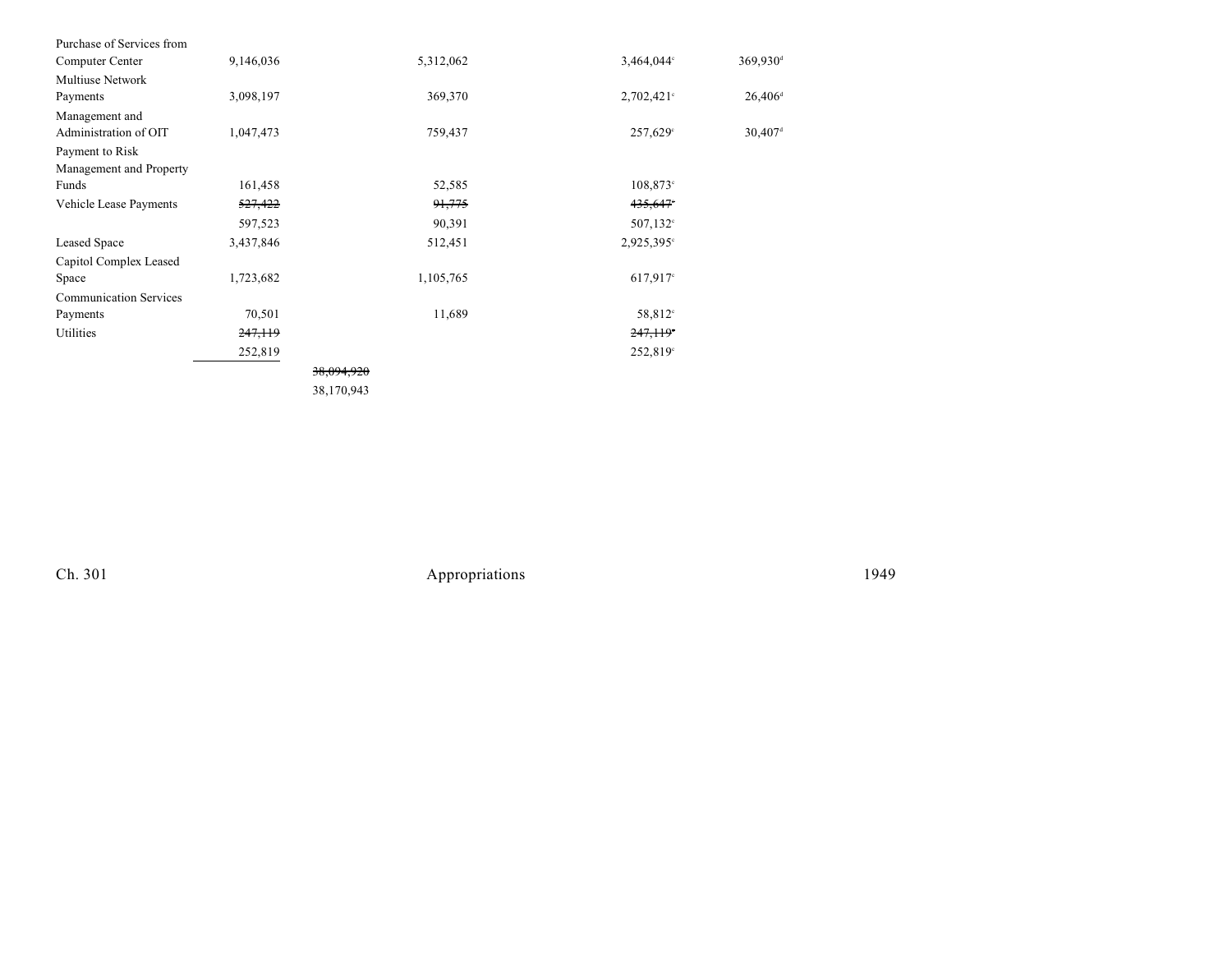|                           |       | <b>APPROPRIATION FROM</b>     |  |                                                 |  |                      |  |                                       |                          |
|---------------------------|-------|-------------------------------|--|-------------------------------------------------|--|----------------------|--|---------------------------------------|--------------------------|
| ITEM &<br><b>SUBTOTAL</b> | TOTAL | <b>GENERAL</b><br><b>FUND</b> |  | <b>GENER AL</b><br><b>FUND</b><br><b>EXEMPT</b> |  | CASH<br><b>FUNDS</b> |  | <b>REAPPROPRIATED</b><br><b>FUNDS</b> | FEDER AL<br><b>FUNDS</b> |
|                           |       |                               |  |                                                 |  |                      |  |                                       |                          |
|                           |       |                               |  |                                                 |  |                      |  |                                       |                          |

<sup>a</sup> This amount shall be from the following funds for the purpose of indirect cost recoveries: \$1,187,162 shall be from the Licensing Services Cash Fund created in Section  $42-2-114.5$  (1), C.R.S., \$390,297 shall be from the Highway Users Tax Fund pursuant to Section 43-4-201 (3) (a) (III) (C), C.R.S., \$225,735 shall be from the Colorado State Titling and Registration Account, a subaccount of the Highway Users Tax Fund, created in Section 42-1-211 (2), C.R.S., \$156,808 shall be from the Medical Marijuana License Cash Fund created in Section 12-43.3-501 (1), C.R.S., \$112,047 shall be from the Driver's License Administrative Revocation Account, a subaccount of the Highway Users Tax Fund, created in Section 42-2-132 (4) (b) (I) (A), C.R.S., \$92,660 shall be from the Auto Dealers License Fund created in Section 12-6-123 (1), C.R.S., \$69,002 shall be from the Liquor Enforcement Division and State Licensing Authority Cash Fund created in Section 24-35-401, C.R.S., \$60,130 shall be from the Department of Revenue Subaccount of the Automobile Inspection and Readjustment Account of the Highway Users Tax Fund created in Section 42-3-304 (18) (c), C.R.S., \$38,444 shall be from the Racing Cash Fund created in Section 12-60-205 (1), C.R.S., \$17,744 shall be from the First Time Drunk Driving Offender Account of the Highway Users Tax Fund created in Section 42-2-132 (4) (b) (II) (A), C.R.S., \$13,472 shall be from the Outstanding Judgments and Warrants Account as administered under the provisions of Section 42-2-118 (3) (c), C.R.S., \$4,929 shall be from the Highway Users Tax Fund exempt from the statutory limit pursuant to Section 43-4-201 (3) (a) (V), C.R.S., \$4,600 shall be from the Penalty Assessment Account as administered under the provisions of Section 42-1-217 (2), C.R.S., \$3,286 shall be from the Motorist Insurance Identification Account, a subaccount of the Highway Users Tax Fund, created in Section 42-3-304 (18) (d) (I), C.R.S., \$1,473 shall be from the Aviation Fund created in Section 43-10-109 (1), C.R.S., and \$30 shall be from the Waste Tire Recycling Development Cash Fund administered under the provisions of Section 25-17-202 (3) (a), C.R.S. Of these amounts, \$1,671,070 shall be for the purpose of departmental indirect cost recoveries and \$706,749 shall be for the purpose of statewide indirect cost recoveries.

<sup>b</sup> Of this amount, \$329,819 shall be from the State Lottery Fund created in Section 24-35-210 (1), C.R.S. and \$216,929 shall be from the Limited Gaming Fund created in Section 12-47.1-701 (1), C.R.S. Of these amounts, \$384,240 shall be for the purpose of departmental indirect cost recoveries and \$162,508 shall be for the purpose of statewide indirect cost recoveries.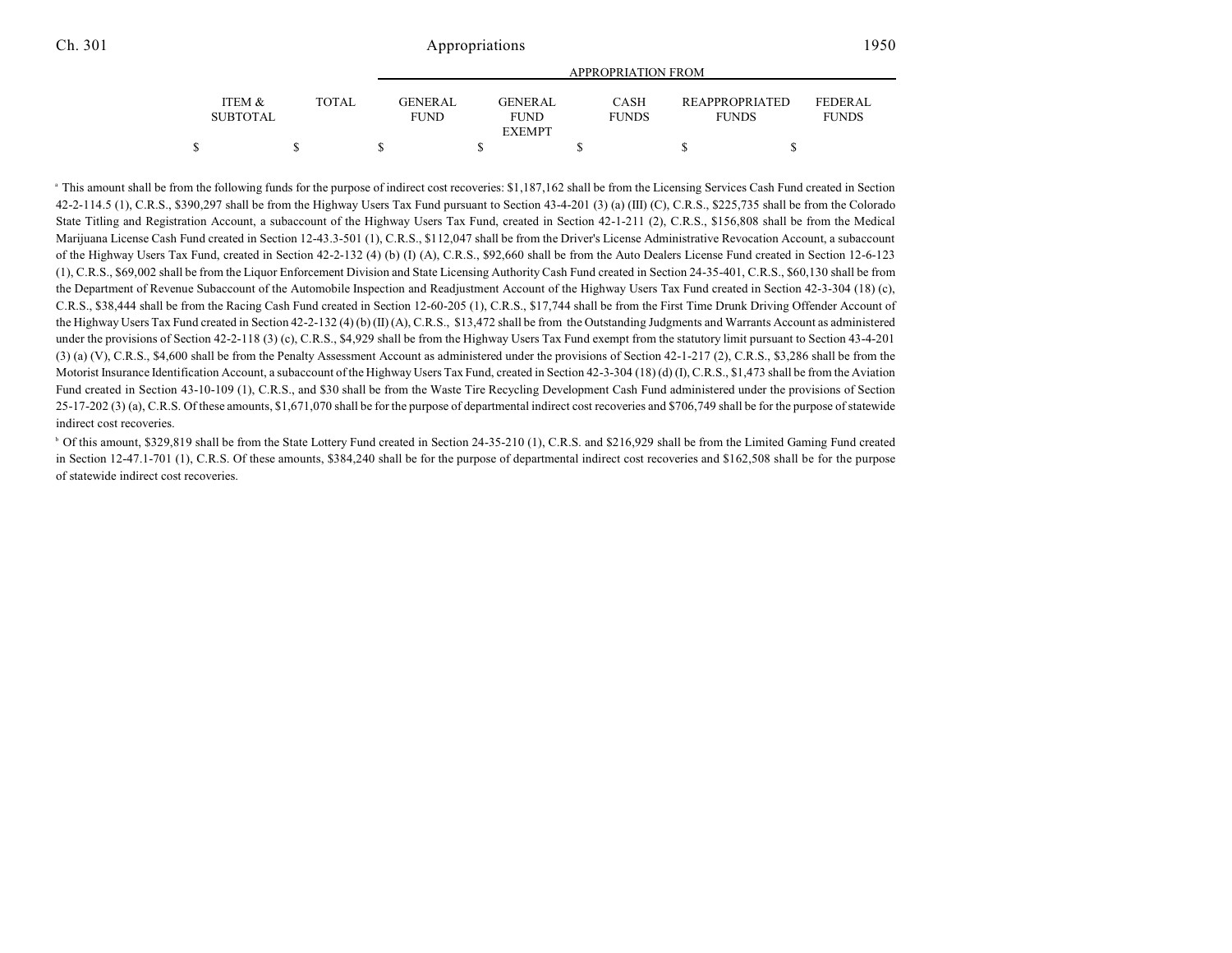$\degree$  Of these amounts,  $\frac{1}{2}$ ,  $\frac{1}{2}$ ,  $\frac{9}{2}$ ,  $\frac{1}{2}$ ,  $\frac{1}{2}$ ,  $\frac{1}{2}$ ,  $\frac{1}{2}$ ,  $\frac{1}{2}$ ,  $\frac{1}{2}$  (b)  $\frac{1}{2}$  find be from the Highway Users Tax Fund pursuant to Section 43-4-201 (3) (a) (III) (C) Licensing Services Cash Fund created in Section 42-2-114.5 (1), C.R.S., \$125,330 shall be from the Colorado State Titling and Registration Account, a subaccount of the Highway Users Tax Fund, created in Section 42-1-211 (2), C.R.S.,\$94,808 shall be from the State Lottery Fund created in Section 24-35-210 (1), C.R.S., \$60,794 shall be from Driver's License Administrative Revocation Account, a subaccount of the Highway Users Tax Fund, created in Section 42-2-132 (4) (b) (I) (A), C.R.S., \$59,090 shall be from the Limited Gaming Fund created in Section 12-47.1-701 (1), C.R.S., \$57,862 shall be from the Auto Dealers License Fund created in Section 12-6-123 (1), C.R.S., \$38,573 shall be from the Liquor Enforcement Division and State Licensing Authority Cash Fund created in Section 24-35-401, C.R.S., \$31,598 shall be from the Medical Marijuana License Cash Fund created in Section 12-43.3-501 (1), C.R.S., \$28,247 shall

be from the Racing Cash Fund created in Section 12-60-205 (1), C.R.S., \$26,254 shall be from the Department of Revenue subaccount of the Automobile Inspection and Readjustment Account of the Highway Users Tax Fund created in Section 42-3-304 (18) (c), C.R.S., \$3,084 shall be from the First Time Drunk Driving Offender Account of the Highway Users Tax Fund created in Section 42-2-132 (4) (b) (II) (A), C.R.S., \$2,235 shall be from the Motorist Insurance Identification Account, a subaccount of the Highway Users Tax Fund, created in Section 42-3-304 (18) (d) (I), C.R.S., \$857 shall be from the Highway Users Tax Fund exempt from the statutory limit pursuant to Section 43-4-201 (3) (a) (V), C.R.S., and  $\frac{17,169,813}{17,244,849}$  shall be from various sources of cash funds.

<sup>d</sup> Of these amounts, \$258,976 shall be from the Limited Gaming Fund created in Section 12-47.1-701 (1), C.R.S., and \$167,767 shall be from the State Lottery Fund created in Section 24-35-210 (1), C.R.S.

#### **(2) CENTRAL DEPARTMENT OPERATIONS DIVISION**

| <b>Personal Services</b>  | 5,335,092    | 4,529,019  | 719,438 <sup>a</sup>   | 86,635 <sup>b</sup> |
|---------------------------|--------------|------------|------------------------|---------------------|
|                           | $(97.2$ FTE) |            |                        |                     |
| Seasonal Tax Processing   | 397,545      | 397,545    |                        |                     |
| <b>Operating Expenses</b> | 1,365,601    | 1,217,644  | 147,957°               |                     |
| Postage                   | 3,090,752    | 2,744,148  | $346,604$ <sup>t</sup> |                     |
|                           | 3,091,280    |            | 347,132 <sup>d</sup>   |                     |
| Pueblo Data Entry Center  |              |            |                        |                     |
| Payments                  | 1,910,582    | 1,875,719  | $34.863^{\circ}$       |                     |
| Document Imaging and      |              |            |                        |                     |
| Storage                   | 394,290      | 394,290    |                        |                     |
|                           |              | 12,493,862 |                        |                     |
|                           |              | 12,494,390 |                        |                     |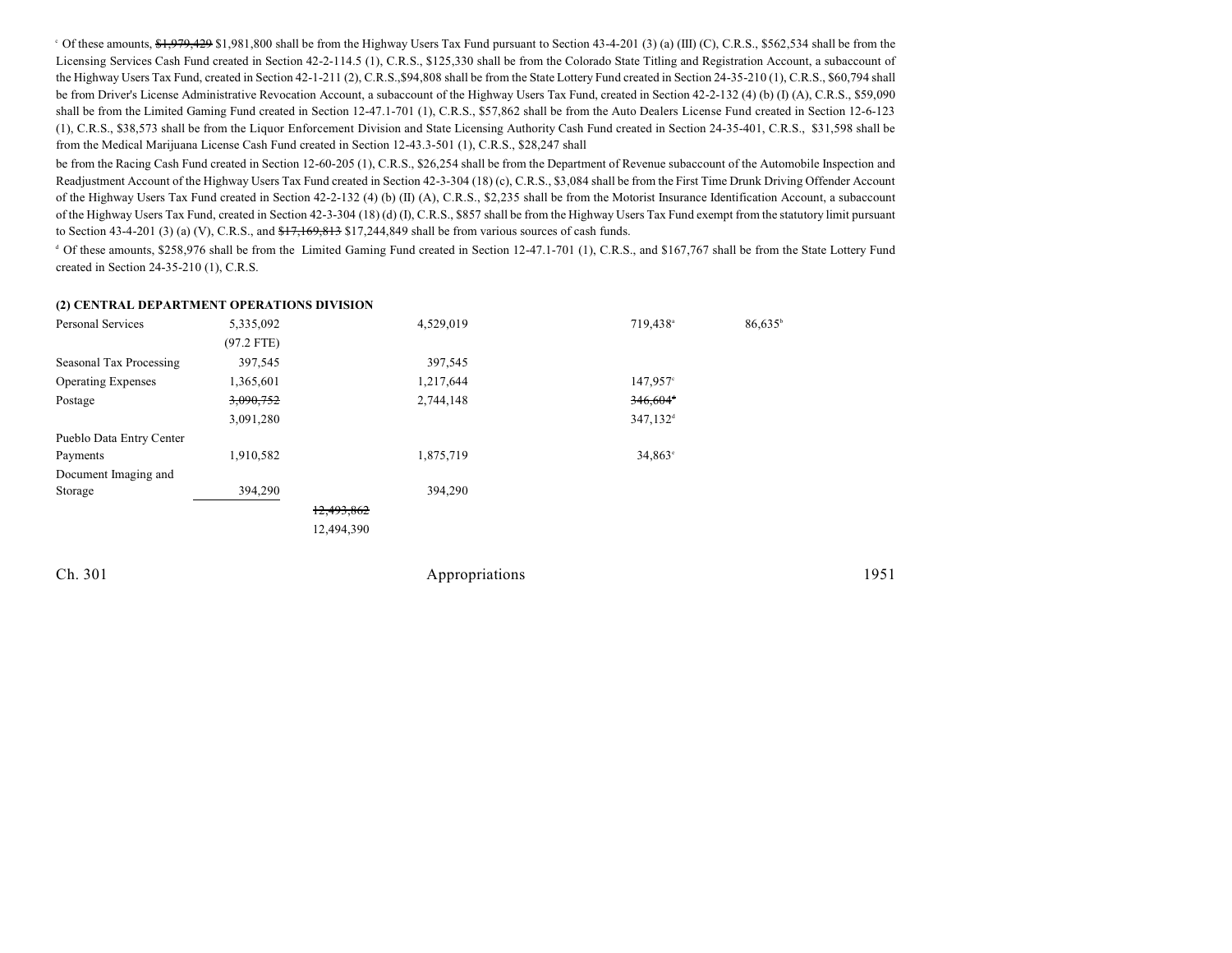|                           |       | APPROPRIATION FROM             |  |                        |  |                             |  |                                       |                                |  |
|---------------------------|-------|--------------------------------|--|------------------------|--|-----------------------------|--|---------------------------------------|--------------------------------|--|
| ITEM &<br><b>SUBTOTAL</b> | TOTAL | <b>GENER AL</b><br><b>FUND</b> |  | GENERAL<br><b>FUND</b> |  | <b>CASH</b><br><b>FUNDS</b> |  | <b>REAPPROPRIATED</b><br><b>FUNDS</b> | <b>FEDERAL</b><br><b>FUNDS</b> |  |
|                           |       |                                |  | <b>EXEMPT</b>          |  |                             |  |                                       |                                |  |
|                           |       |                                |  |                        |  |                             |  |                                       |                                |  |

<sup>a</sup> This amount shall be from the following funds for the purpose of indirect cost recoveries: \$315,419 shall be from the Licensing Services Cash Fund created in Section 42-2-114.5 (1), C.R.S., \$103,698 shall be from the Highway Users Tax Fund pursuant to Section 43-4-201 (3) (a) (III) (C), C.R.S., \$89,013 shall be from the Prepaid Wireless Trust Cash Fund created in Section 29-11-102.5 (3) (e) (I), C.R.S., \$59,976 shall be from the Colorado State Titling and Registration Account, a subaccount of the Highway Users Tax Fund, created in Section 42-1-211 (2), C.R.S., \$40,324 shall be from the Medical Marijuana License Cash Fund created in Section 12-43.3-501 (1), C.R.S., \$29,770 shall be from the Driver's License Administrative Revocation Account of the Highway Users Tax Fund created in Section 42-2-132 (4) (b) (I) (A), C.R.S., \$24,619 shall be from the Auto Dealers License Fund created in Section 12-6-123 (1), C.R.S., \$18,333 shall be from the Liquor Enforcement Division and State Licensing Authority Cash Fund created in Section 24-35-401, C.R.S., \$15,976 shall be from the Department of Revenue Subaccount of the Automobile Inspection and Readjustment Account of the Highway Users Tax Fund created in Section 42-3-304 (18) (c), C.R.S., \$10,214 shall be from the Racing Cash Fund created in Section 12-60-205 (1), C.R.S., \$4,714 shall be from the First Time Drunk Driving Offender Account of the Highway Users Tax Fund created in Section 42-2-132 (4) (b) (II) (A), C.R.S., \$3,579 shall be from the Outstanding Judgments and Warrants Account as administered under the provisions of Section 42-2-118 (3) (c), C.R.S., \$1,309 shall be from the Highway Users Tax Fund exempt from the statutory limit pursuant to Section 43-4-201 (3) (a) (V), C.R.S., \$1,222 shall be from the Penalty Assessment Account as administered under the provisions of Section 42-1-217 (2), C.R.S., \$873 shall be from the Motorist Insurance Identification Account, a subaccount of the Highway Users Tax Fund, created in Section 42-3-304 (18) (d) (I), C.R.S., \$391 shall be from the Aviation Fund created in Section 43-10-109 (1), C.R.S., and \$8 shall be from the Waste Tire Recycling Development Cash Fund administered under the provisions of Section 25-17-202 (3) (a), C.R.S.

 $\,^{\circ}$  This amount shall be from the Limited Gaming Fund created in Section 12-47.1-701 (1), C.R.S.

 $\degree$  Of this amount, \$86,945 shall be from the Identification Security Fund, a subaccount of the Highway Users Tax Fund, created in Section 42-1-220 (1), C.R.S., \$49,942 shall be from the Outstanding Judgments and Warrants Account as administered under the provisions of Section 42-2-118 (3) (c), C.R.S., \$10,975 shall be from the Prepaid Wireless Trust Cash Fund created in Section 29-11-102.5 (3) (e) (I), C.R.S., and \$95 shall be from the Medical Marijuana License Cash Fund created in Section 12-43.3-501 (1), C.R.S.

<sup>d</sup> Of this amount,  $\frac{13,909}{14,437}$  shall be from the Highway Users Tax Fund pursuant to Section 43-4-201 (3) (a) (III) (C), C.R.S., and \$332,695 shall be from various sources of cash funds.

 $\degree$  This amount shall be from various sources of cash funds.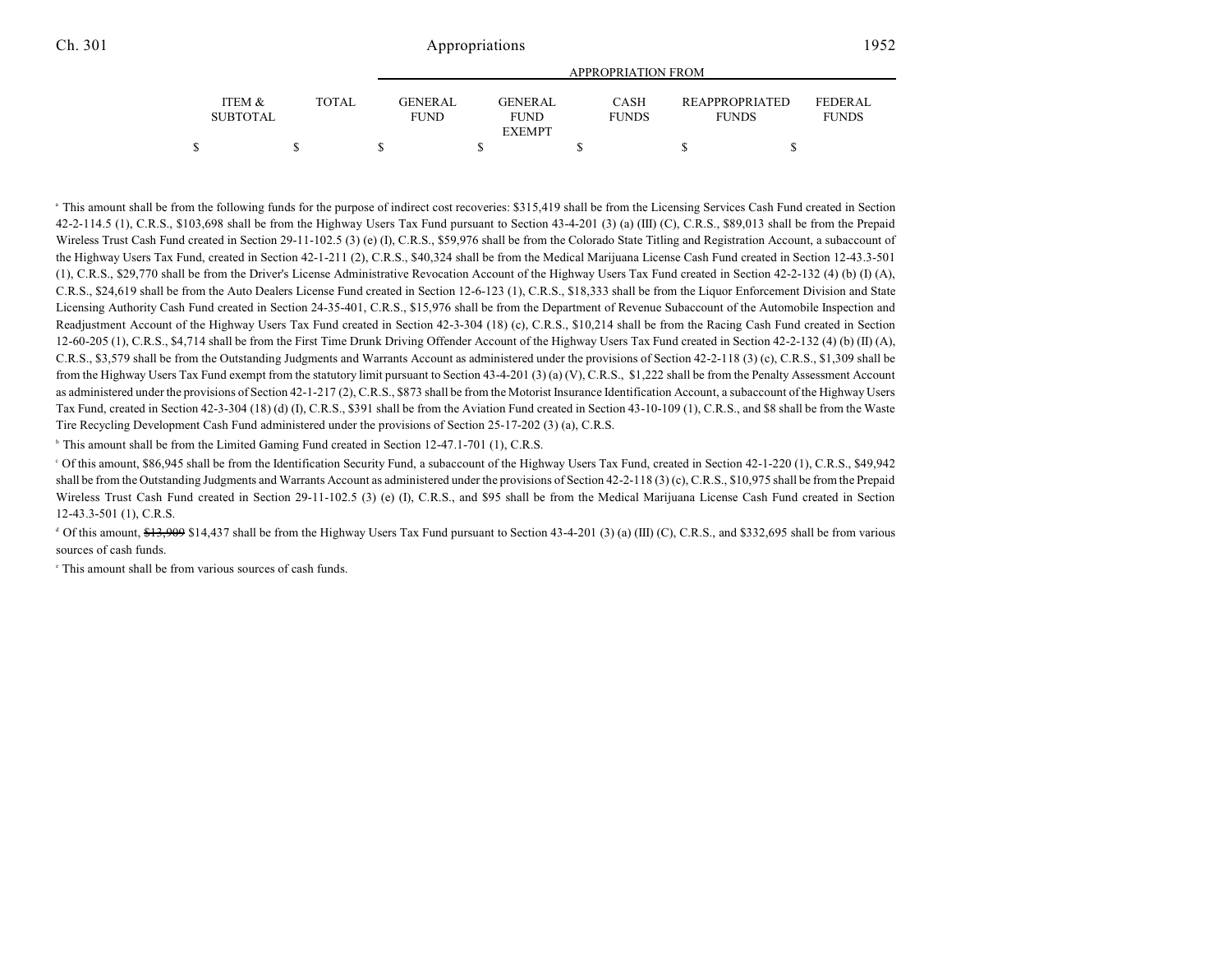## **(3) INFORMATION TECHNOLOGY DIVISION**

#### **(A) Systems Support**

| .                         |         |         |                  |                  |
|---------------------------|---------|---------|------------------|------------------|
| Personal Services         | 156.306 | 112.570 | $31.155^{\circ}$ | $12,581^{\circ}$ |
| <b>Operating Expenses</b> | 800.222 | 686,024 | 114,198°         |                  |
|                           | 956.528 |         |                  |                  |

<sup>a</sup> This amount shall be from the following funds for the purpose of indirect cost recoveries: \$9,509 shall be from the Highway Users Tax Fund pursuant to Section 43-4-201 (3) (a) (III) (C), C.R.S., \$7,368 shall be from the Colorado State Titling and Registration Account, a subaccount of the Highway Users Tax Fund, created in Section 42-1-211 (2), C.R.S., \$4,256 shall be from the Licensing Services Cash Fund created in Section 42-2-114.5 (1), C.R.S., \$2,755 shall be from the Driver's License Administrative Revocation Account, a subaccount of the Highway Users Tax Fund, created in Section 42-2-132 (4) (b) (I) (A), C.R.S., \$2,272 shall be from the Auto Dealers License Fund created in Section 12-6-123 (1), C.R.S., \$1,686 shall be from the Liquor Enforcement Division and State Licensing Authority Cash Fund created in Section 24-35-401, C.R.S., \$1,245 shall be from the Department of Revenue Subaccount of the Automobile Inspection and Readjustment Account of the Highway Users Tax Fund created in Section 42-3-304 (18) (c), C.R.S., \$940 shall be from the Racing Cash Fund created in Section 12-60-205 (1), C.R.S., \$434 shall be from the First Time Drunk Driving Offender Account of the Highway Users Tax Fund created in Section 42-2-132 (4) (b) (II) (A), C.R.S., \$329 shall be from the Outstanding Judgments and Warrants Account as administered under the provisions of Section 42-2-118 (3) (c), C.R.S., \$120 shall be from the Highway Users Tax Fund exempt from the statutory limit pursuant to Section 43-4-201 (3) (a) (V), C.R.S., \$112 shall be from the Penalty Assessment Account as administered under the provisions of Section 42-1-217 (2), C.R.S., \$81 shall be from the Motorist Insurance Identification Account, a subaccount of the Highway Users Tax Fund, created in Section 42-3-304 (18) (d) (I), C.R.S., \$38 shall be from the Aviation Fund created in Section 43-10-109 (1), C.R.S., and \$10 shall be from the Waste Tire Recycling Development Cash Fund administered under the provisions of Section 25-17-202 (3) (a), C.R.S.

<sup>b</sup> Of this amount, \$7,635 shall be from the Limited Gaming Fund created in Section 12-47.1-701 (1), C.R.S., and \$4,946 shall be from the State Lottery Fund created in Section 24-35-210 (1), C.R.S.

 $\degree$  This amount shall be from various sources of cash funds.

#### **(B) Colorado State Titling and Registration System**

| Personal Services         | 442.688   | $442.688$ <sup>a</sup> |
|---------------------------|-----------|------------------------|
| <b>Operating Expenses</b> | 2,617,535 | $2,617,535^{\circ}$    |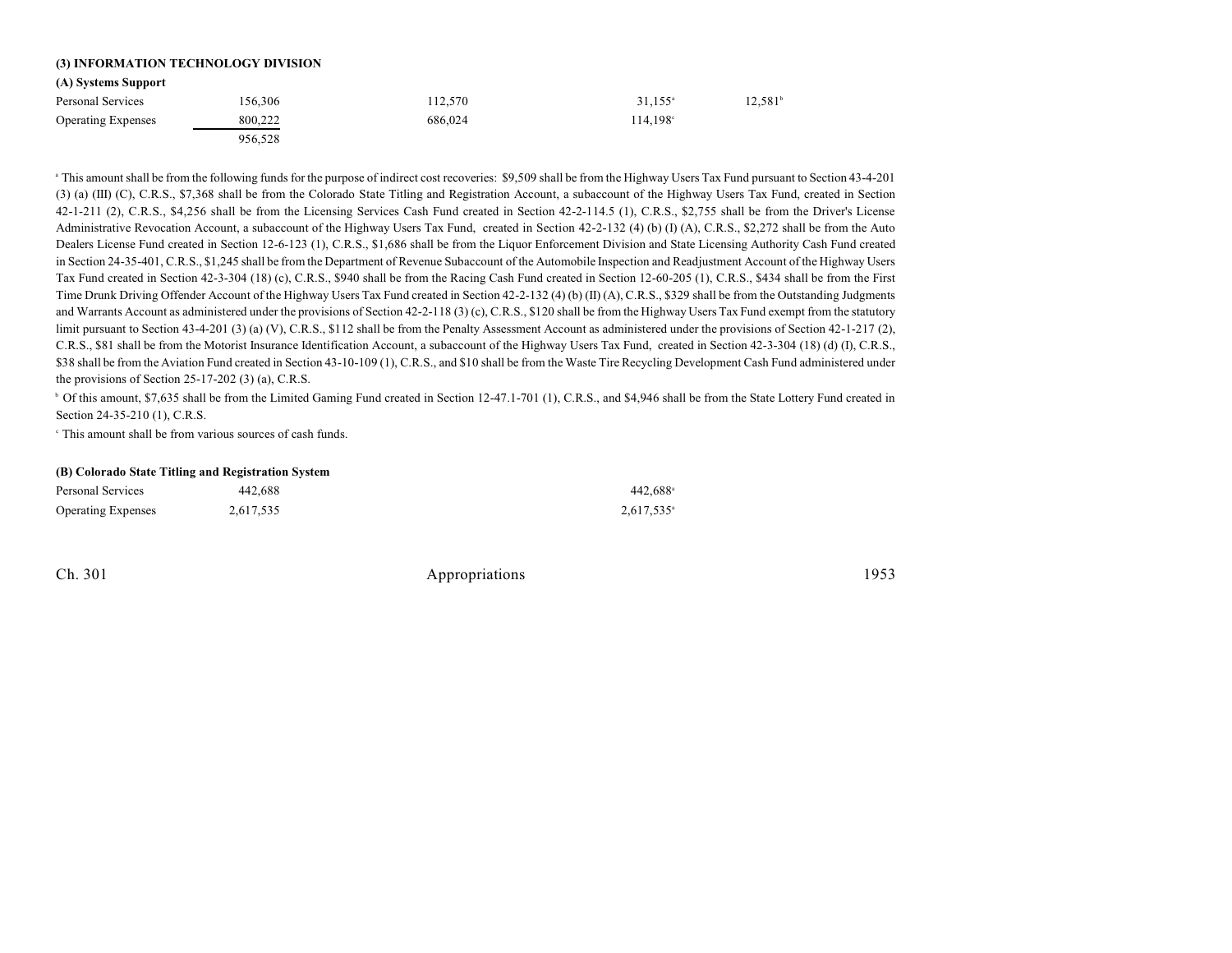|                                    |                           | <b>APPROPRIATION FROM</b> |              |                               |                                                |                             |                                       |                                |
|------------------------------------|---------------------------|---------------------------|--------------|-------------------------------|------------------------------------------------|-----------------------------|---------------------------------------|--------------------------------|
|                                    | ITEM &<br><b>SUBTOTAL</b> |                           | <b>TOTAL</b> | <b>GENERAL</b><br><b>FUND</b> | <b>GENERAL</b><br><b>FUND</b><br><b>EXEMPT</b> | <b>CASH</b><br><b>FUNDS</b> | <b>REAPPROPRIATED</b><br><b>FUNDS</b> | <b>FEDERAL</b><br><b>FUNDS</b> |
|                                    | \$                        | \$                        | \$           |                               | \$                                             | \$                          | \$                                    | \$                             |
| County Office Asset<br>Maintenance |                           | 568,230                   |              |                               |                                                | 568,230 <sup>a</sup>        |                                       |                                |
| County Office                      |                           |                           |              |                               |                                                |                             |                                       |                                |
| Improvements                       |                           | 78,062                    |              |                               |                                                | 78,062 <sup>a</sup>         |                                       |                                |
|                                    | 3,706,515                 |                           |              |                               |                                                |                             |                                       |                                |

<sup>a</sup> These amounts shall be from the Colorado State Titling and Registration Account, a subaccount of the Highway Users Tax Fund, created in Section 42-1-211 (2), C.R.S.

|                             |             | 4,663,043 |                 |
|-----------------------------|-------------|-----------|-----------------|
| (4) TAXATION BUSINESS GROUP |             |           |                 |
| (A) Administration          |             |           |                 |
| <b>Personal Services</b>    | 557,305     | 552,230   | $5.075^{\circ}$ |
|                             | $(6.0$ FTE) |           |                 |
| <b>Operating Expenses</b>   | 14,050      | 14,050    |                 |
|                             | 571,355     |           |                 |

<sup>a</sup> This amount shall be from the following funds for the purpose of indirect cost recoveries: \$2,586 shall be from the Aviation Fund created in Section 43-10-109 (1), C.R.S., \$2,469 shall be from the Highway Users Tax Fund exempt from the statutory limit pursuant to Section 43-4-201 (3) (a) (V), C.R.S., and \$20 shall be from the Waste Tire Recycling Development Cash Fund administered under the provisions of Section 25-17-202 (3) (a), C.R.S.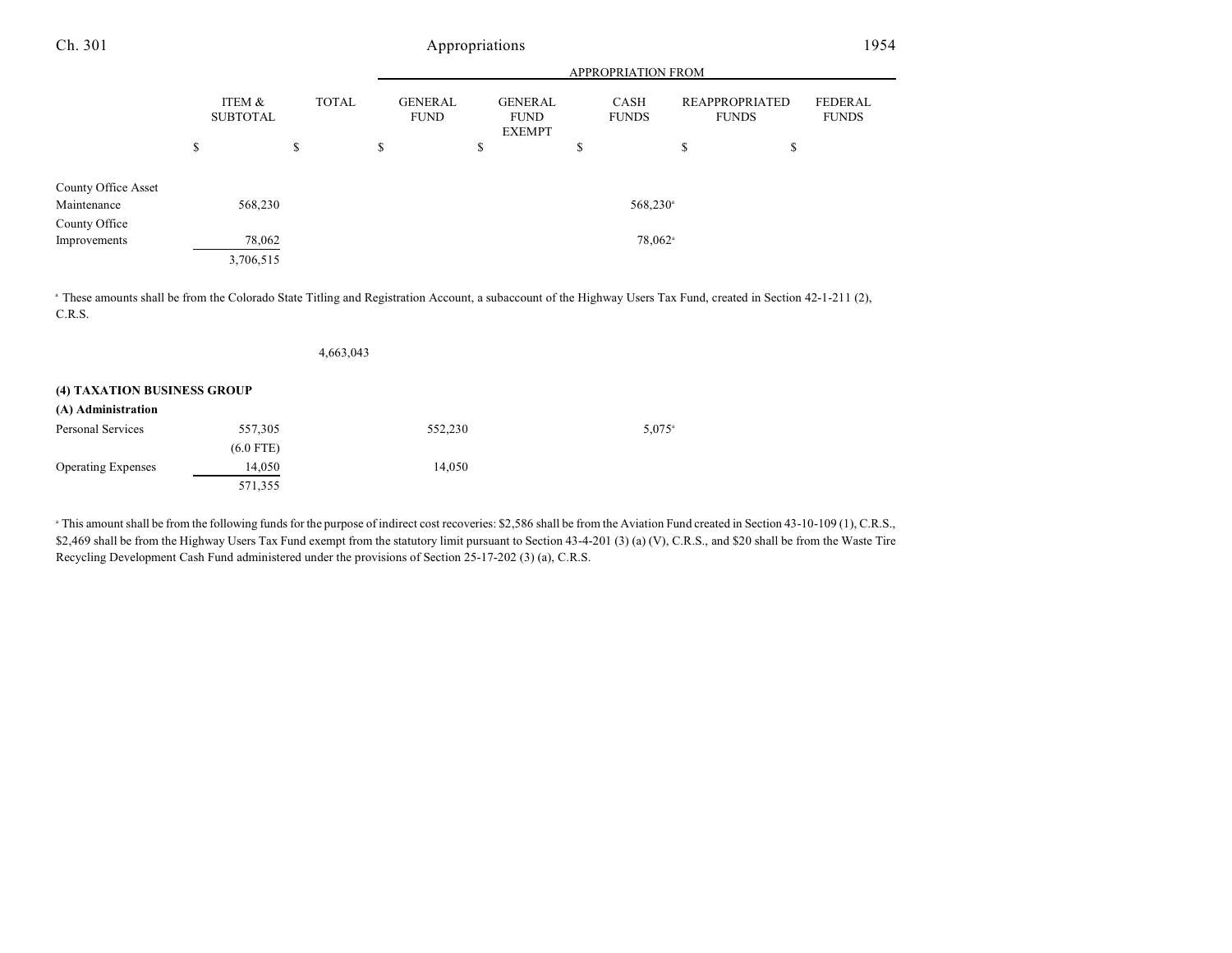| (B) Taxation and Compliance Division |               |            |                  |                      |                      |  |  |  |  |
|--------------------------------------|---------------|------------|------------------|----------------------|----------------------|--|--|--|--|
| Personal Services                    | 15,927,078    | 15,773,199 | $52,090^{\circ}$ | 101,789 <sup>b</sup> |                      |  |  |  |  |
|                                      | $(224.8$ FTE) |            |                  |                      |                      |  |  |  |  |
| <b>Operating Expenses</b>            | 1,054,468     | 1,044,002  | $10,466^{\circ}$ |                      |                      |  |  |  |  |
| Joint Audit Program                  | 131,244       | 131,244    |                  |                      |                      |  |  |  |  |
| Mineral Audit Program                | 789,701       |            |                  | 66,000°              | 723,701 <sup>d</sup> |  |  |  |  |
|                                      | $(10.2$ FTE)  |            |                  |                      |                      |  |  |  |  |
|                                      | 17,902,491    |            |                  |                      |                      |  |  |  |  |

<sup>a</sup> These amounts shall be from the Tobacco Tax Enforcement Cash Fund created in Section 39-28-107 (1) (b), C.R.S.

 $\,^{\circ}$  This amount shall be from the Mineral Audit Program for indirect cost recoveries.

Of this amount, \$65,500 shall be from the State Board of Land Commissioners, Department of Natural Resources, pursuant to Section 36-1-145 (2) (b), C.R.S., and \$500 <sup>c</sup> shall be from the Oil and Gas Conservation Commission, Department of Natural Resources.

 $d$  This amount includes \$101,789 of indirect cost recoveries.

### **(C) Taxpayer Service Division**

| Personal Services           | 4,656,012    | 4,557,427 | 98,585 <sup>a</sup> |
|-----------------------------|--------------|-----------|---------------------|
|                             | $(74.7$ FTE) |           |                     |
| <b>Operating Expenses</b>   | 402,035      | 401,535   | 500 <sup>b</sup>    |
| <b>Fuel Tracking System</b> | 486.594      |           | $486,594^{\circ}$   |
|                             |              |           | $(1.5$ FTE)         |
|                             | 5,544,641    |           |                     |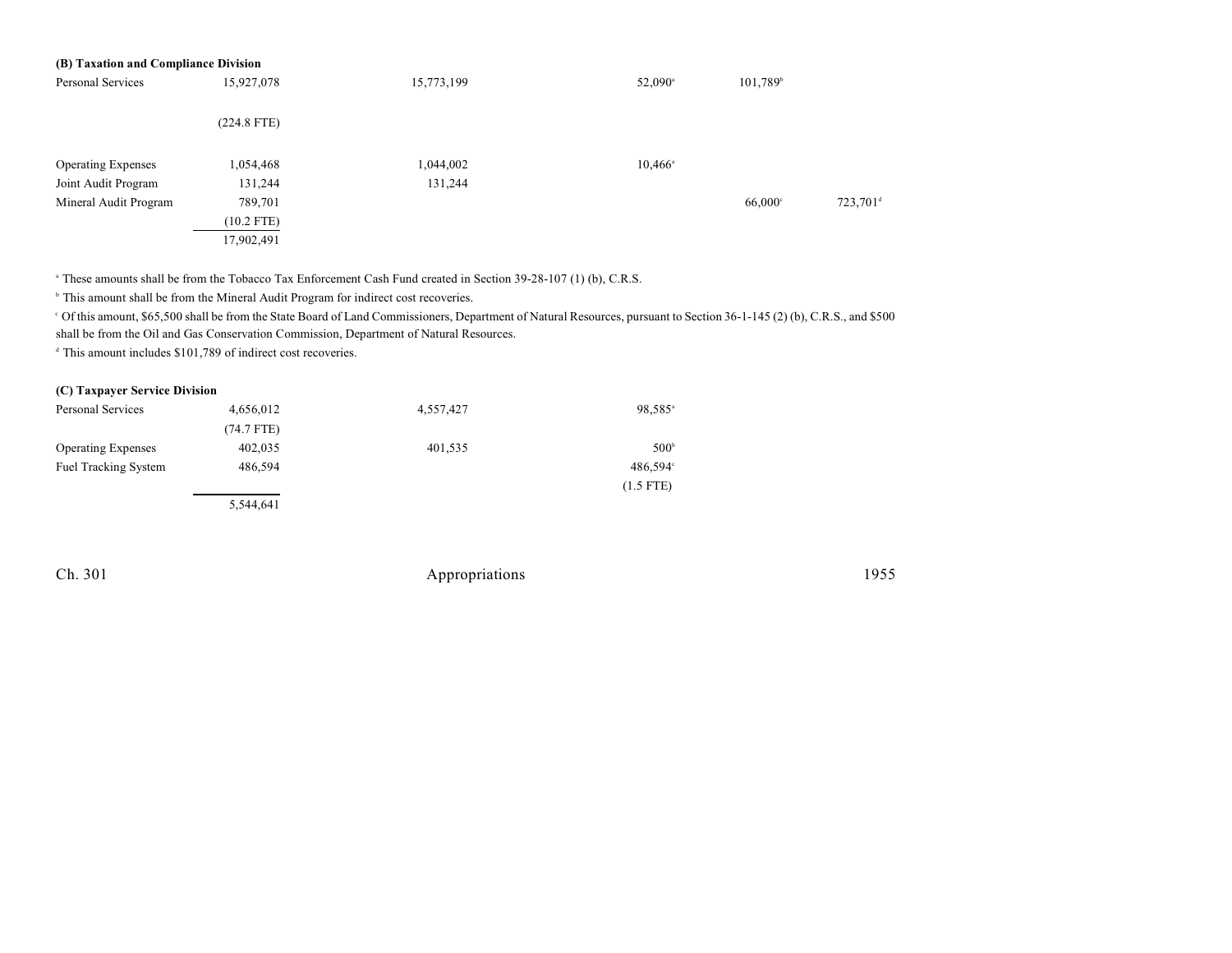|                           |              |                               | APPROPRIATION FROM     |                      |                                       |                                |  |  |  |  |  |  |
|---------------------------|--------------|-------------------------------|------------------------|----------------------|---------------------------------------|--------------------------------|--|--|--|--|--|--|
| ITEM &<br><b>SUBTOTAL</b> | <b>TOTAL</b> | <b>GENERAL</b><br><b>FUND</b> | GENERAL<br><b>FUND</b> | CASH<br><b>FUNDS</b> | <b>REAPPROPRIATED</b><br><b>FUNDS</b> | <b>FEDERAL</b><br><b>FUNDS</b> |  |  |  |  |  |  |
|                           |              |                               | <b>EXEMPT</b>          |                      |                                       |                                |  |  |  |  |  |  |
|                           |              |                               |                        |                      |                                       |                                |  |  |  |  |  |  |

<sup>a</sup> Of this amount, \$68,993 shall be from the Private Letter Ruling Fund created in Section 24-35-103.5 (6), C.R.S., \$21,838 shall be from the Aviation Fund created in Section 43-10-109 (1), C.R.S., and \$7,754 shall be from the Waste Tire Recycling Fund administered under the provisions of Section 25-17-202 (3) (a), C.R.S.

<sup>b</sup> This amount shall be from the Private Letter Ruling Fund created in Section 24-35-103.5 (6), C.R.S.

<sup>c</sup> This amount shall be from the Highway Users Tax Fund exempt from the statutory limit pursuant to Section 43-4-201 (3) (a) (V), C.R.S.

#### **(D) Tax Conferee**

| <b>Personal Services</b>                  | 1,513,643  | 1,513,643               |                     |
|-------------------------------------------|------------|-------------------------|---------------------|
|                                           |            | $(11.2$ FTE)            |                     |
| <b>Operating Expenses</b>                 | 24,604     | 24,604                  |                     |
|                                           | 1,538,247  |                         |                     |
| (E) Special Purpose                       |            |                         |                     |
| Cigarette Tax Rebate<br>Amendment 35      | 11,500,000 | 11,500,000 <sup>a</sup> |                     |
| Distribution to Local                     |            |                         |                     |
| Governments                               | 1,338,300  |                         | $1,338,300^{\circ}$ |
| Old Age Heat and Fuel<br>and Property Tax |            |                         |                     |
| Assistance Grant                          | 7,800,000  | 7,800,000 <sup>a</sup>  |                     |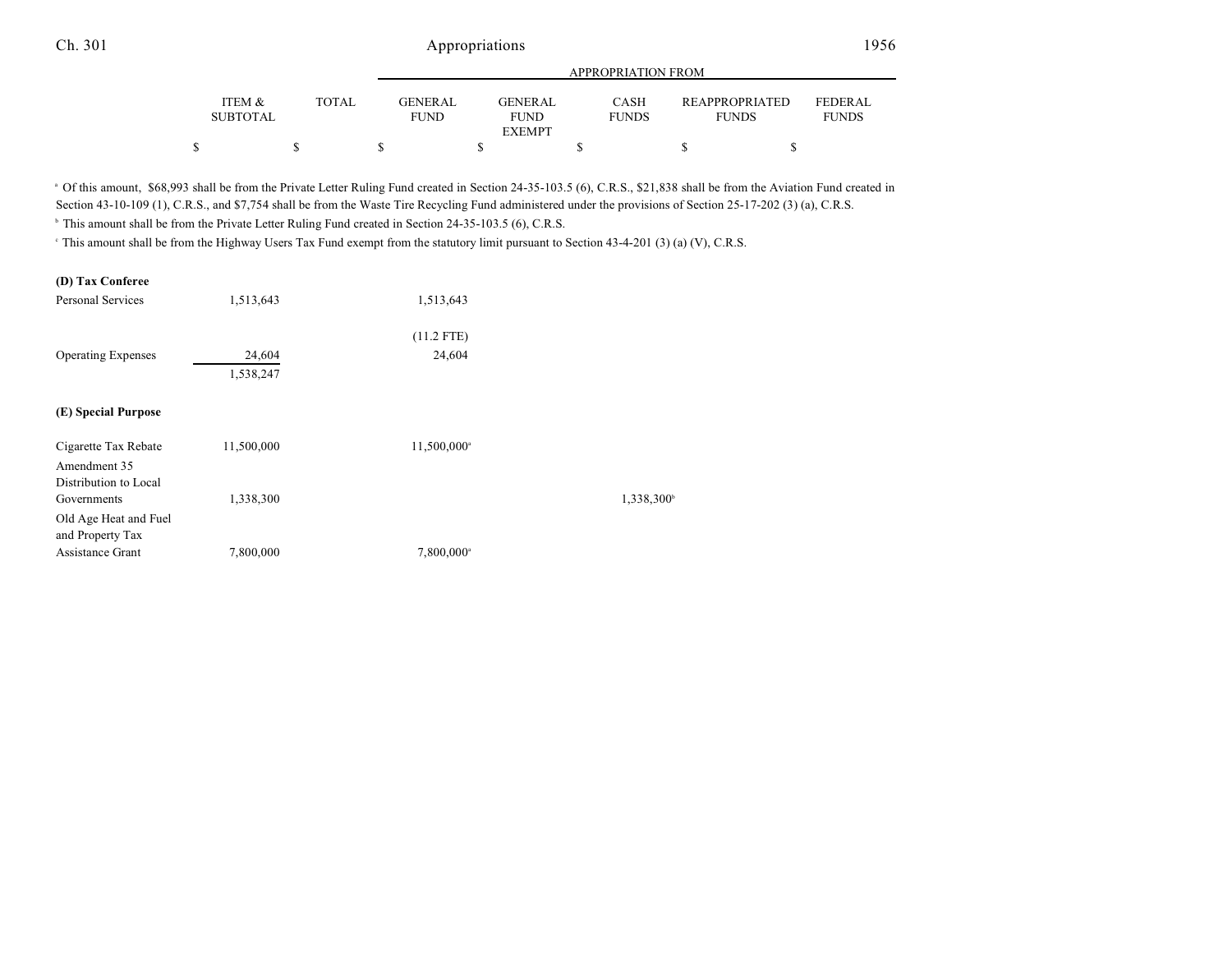| <b>COMMERCIAL VEHICLE</b>   |            |
|-----------------------------|------------|
| <b>ENTERPRISE SALES TAX</b> |            |
| REFUND                      | 81.434     |
|                             | 20,638,300 |
|                             | 20,719,734 |

<sup>a</sup> For purposes of complying with the limitation on state fiscal year spending imposed by Article X, Section 20 (2) (d) of the State Constitution, these moneys are included for informational purposes. These amounts are continuously appropriated by a permanent statute or constitutional provision and shall not be deemed to be an appropriation subject to the limitations of Section 24-75-201.1, C.R.S.

<sup>b</sup> This amount shall be from the Tobacco Tax Cash Fund created in Section 24-22-117 (1) (a), C.R.S., which consists of revenues from additional state cigarette and tobacco taxes imposed pursuant to Section 21 of Article X of the State Constitution. This amount is thus not subject to the limitation on state fiscal year spending imposed by Section 20 (2) (d) of Article X of the State Constitution pursuant to Section 21 (4) of Article X of the State Constitution.

THIS AMOUNT SHALL BE FROM THE COMMERCIAL VEHICLE ENTERPRISE TAX FUND CREATED IN SECTION 42-1-225 (1), C.R.S. <sup>c</sup>

46,195,034 46,276,468

### **(5) DIVISION OF MOTOR VEHICLES**

| (A) Administration        |              |                      |
|---------------------------|--------------|----------------------|
| Personal Services         | 914.985      | 914.985 <sup>a</sup> |
|                           | $(11.0$ FTE) |                      |
| <b>Operating Expenses</b> | 54.250       | $54,250^{\circ}$     |
|                           | 969,235      |                      |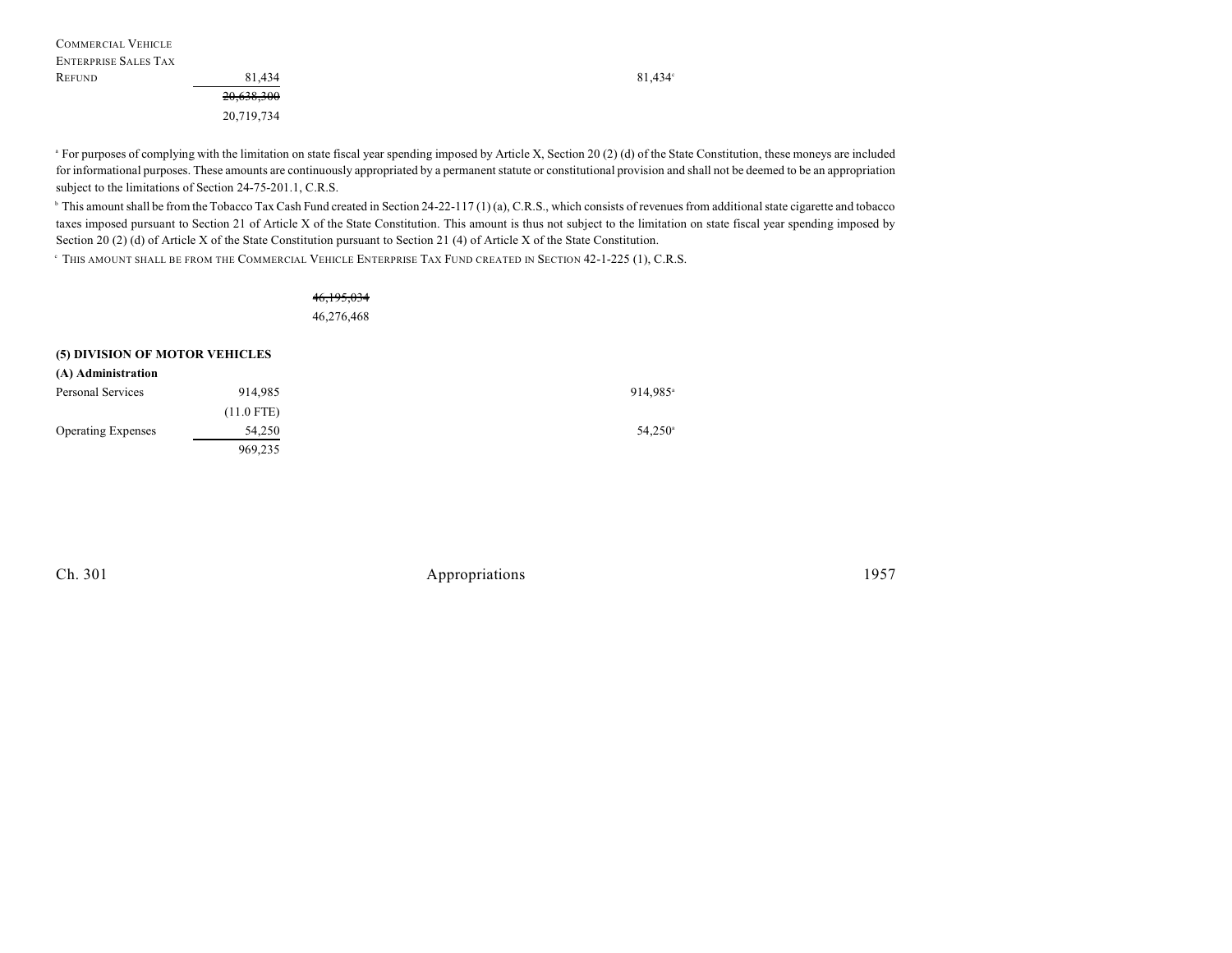| ITEM &<br><b>SUBTOTAL</b> | TOTAL | <b>GENERAL</b><br><b>FUND</b> | GENERAL<br><b>FUND</b> | <b>CASH</b><br><b>FUNDS</b> |  | <b>REAPPROPRIATED</b><br><b>FUNDS</b> | FEDERAL<br><b>FUNDS</b> |  |
|---------------------------|-------|-------------------------------|------------------------|-----------------------------|--|---------------------------------------|-------------------------|--|
|                           |       |                               | <b>EXEMPT</b>          |                             |  |                                       |                         |  |
|                           |       |                               |                        |                             |  |                                       |                         |  |

<sup>a</sup> These amounts shall be from the following funds for the purposes of indirect cost recoveries, \$640,991 shall be from the Licensing Services Cash Fund created in Section 42-2-114.5 (1), C.R.S., \$198,748 shall be from the Highway Users Tax Fund pursuant to Section 43-4-201 (3) (a) (III) (C), C.R.S., \$72,107 shall be from the Colorado State Titling and Registration Account, a subaccount of the Highway Users Tax Fund, created in Section 42-1-211 (2), C.R.S., \$27,384 shall be from the Department of Revenue Subaccount of the Automobile Inspection and Readjustment Account of the Highway Users Tax Fund created in Section 42-3-304 (18) (c), C.R.S., \$9,430 shall be from the Driver's License Administrative Revocation Account, a subaccount of the Highway Users Tax Fund, created in Section 42-2-132 (4) (b) (I) (A), C.R.S., \$8,857 shall be from the First Time Drunk Driving Offender Account of the Highway Users Tax Fund created in Section 42-2-132 (4) (b) (II) (A), C.R.S., \$7,243 shall be from the Outstanding Judgments and Warrants Account as administered under the provisions of Section 42-2-118 (3) (c), C.R.S., \$2,473 shall be from the Penalty Assessment Account as administered under the provisions of Section 42-1-217 (2), C.R.S., \$1,766 shall be from the Motorist Insurance Identification Account, a subaccount of the Highway Users Tax Fund, created in Section 42-3-304 (18) (d) (I), C.R.S., and \$236 shall be from the Auto Dealers License Fund created in Section 12-6-123 (1), C.R.S.

### **(B) Driver and Vehicle Services**

| Personal Services         | 16,665,210    | $16,665,210^{\circ}$     |
|---------------------------|---------------|--------------------------|
|                           | $(351.6$ FTE) |                          |
| <b>Operating Expenses</b> | 1,684,157     | $1,684,157$ <sup>*</sup> |
|                           | 2,071,591     | $2,071,591$ <sup>a</sup> |
| Drivers License           |               |                          |
| Documents                 | 3,810,592     | 3,810,592 <sup>b</sup>   |
|                           |               |                          |
| License Plate Ordering    | 6,518,776     | 6,518,776°               |
|                           | 28,678,735    |                          |
|                           | 29,066,169    |                          |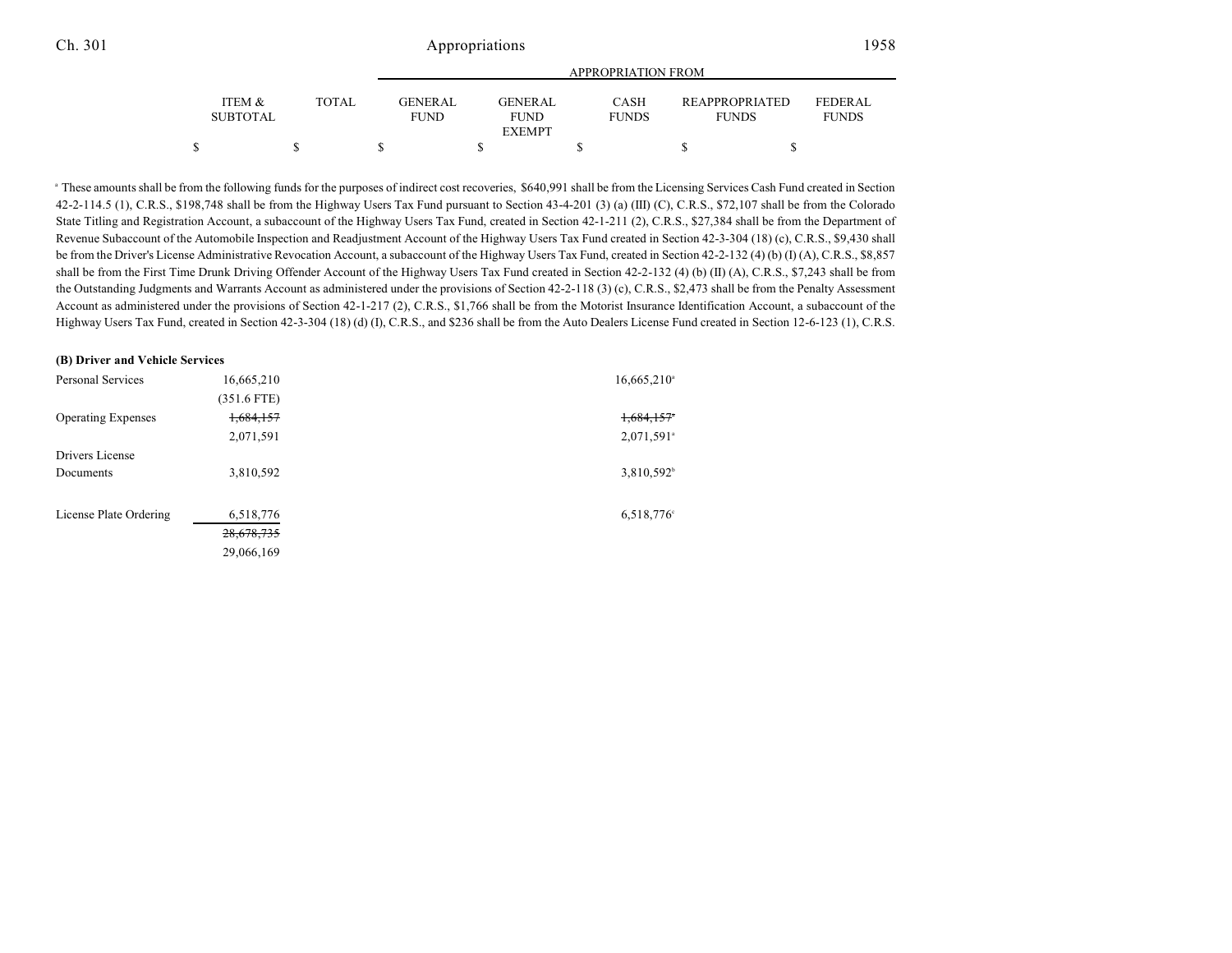<sup>a</sup> These amounts reflect direct program costs from the following sources: \$12,774,073 \$13,161,507 shall be from the Licensing Services Cash Fund created in Section 42-2-114.5 (1), C.R.S., \$2,314,271 shall be from the Highway Users Tax Fund pursuant to Section 43-4-201 (3) (a) (III) (C), C.R.S., \$2,312,690 shall be from the Driver's License Administrative Revocation Account, a subaccount of the Highway Users Tax Fund created in Section 42-2-132 (4) (b) (I) (A), C.R.S., \$337,283 shall be from the Colorado State Titling and Registration Account created in Section 42-1-211 (2), C.R.S., \$233,708 shall be from the Defensive Driving School Fund created in Section 42-1-223 (1), C.R.S., \$217,183 shall be from the Outstanding Judgments and Warrants Account as administered under Section 42-2-118 (3) (c), C.R.S., \$75,832 shall be from the Penalty Assessment Account as administered under the provisions of Section 42-1-217 (2), C.R.S., \$60,445 shall be from the County Jail Identification Processing Unit Fund created in section 42-2-312, C.R.S., \$17,926 shall be from the Disabled Parking Education and Enforcement Fund created in Section 42-1-226 C.R.S., \$3,956 shall be from the Auto Dealers License Fund created in Section 12-6-123 (1), C.R.S., and \$2,000 shall be from the Persistent Drunk Driver Cash Fund created in Section 42-3-303 (1), C.R.S.

 $\degree$  Of this amount, \$2,846,051 \$2,994,363 shall be from the Licensing Services Cash Fund created in Section 42-2-114.5 (1), C.R.S. and \$964,541 \$816,229 shall be from the Identification Security Fund created in Section 42-1-220 (1), C.R.S.

 $\degree$  Of this amount, \$6,482,176 shall be from the License Plate Cash Fund created in Section 42-3-301 (1) (b), C.R.S. and \$36,600 shall be from the Disabled Parking Education and Enforcement Fund created in Section 42-1-226 C.R.S.

#### **(C) Vehicle Emissions**

| <b>Personal Services</b>  | 1,198,995 | 1,198,995 <sup>*</sup> |
|---------------------------|-----------|------------------------|
|                           | 1,084,492 | 1,084,492 <sup>a</sup> |
|                           |           | $(17.0$ FTE)           |
|                           |           | $(15.0$ FTE)           |
| <b>Operating Expenses</b> | 88,725    | $88,725$ <sup>*</sup>  |
|                           | 86,825    | 86,825 <sup>a</sup>    |
|                           | 1,287,720 |                        |
|                           | 1,171,317 |                        |

 These amounts shall be from the Department of Revenue Subaccount of the Automobile Inspection and Readjustment Account of the Highway Users Tax Fund created <sup>a</sup> in Section 42-3-304 (18) (c), C.R.S.

| Appropriations | 1959 |
|----------------|------|
|                |      |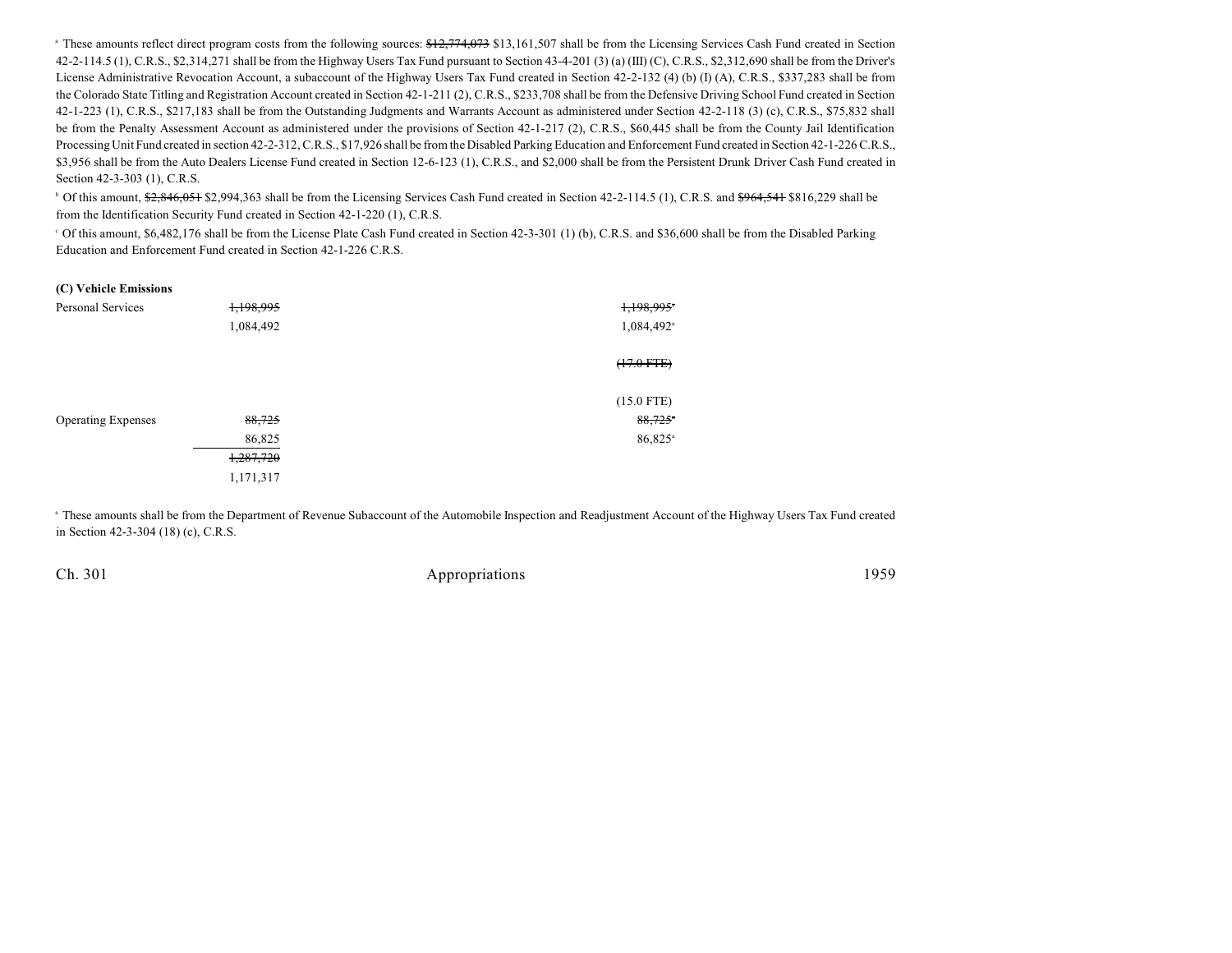| Ch. 301                                                                                                                                                                              | Appropriations            |    |              |    |                               |                    |                                                |    |                          |    |                                       | 1960                    |  |
|--------------------------------------------------------------------------------------------------------------------------------------------------------------------------------------|---------------------------|----|--------------|----|-------------------------------|--------------------|------------------------------------------------|----|--------------------------|----|---------------------------------------|-------------------------|--|
|                                                                                                                                                                                      |                           |    |              |    |                               | APPROPRIATION FROM |                                                |    |                          |    |                                       |                         |  |
|                                                                                                                                                                                      | ITEM &<br><b>SUBTOTAL</b> |    | <b>TOTAL</b> |    | <b>GENERAL</b><br><b>FUND</b> |                    | <b>GENERAL</b><br><b>FUND</b><br><b>EXEMPT</b> |    | CASH<br><b>FUNDS</b>     |    | <b>REAPPROPRIATED</b><br><b>FUNDS</b> | FEDERAL<br><b>FUNDS</b> |  |
|                                                                                                                                                                                      | \$                        | \$ |              | \$ |                               | \$                 |                                                | \$ |                          | \$ | \$                                    |                         |  |
| (D) Titles                                                                                                                                                                           |                           |    |              |    |                               |                    |                                                |    |                          |    |                                       |                         |  |
| Personal Services                                                                                                                                                                    | 1,647,755                 |    |              |    |                               |                    |                                                |    | $1,647,755$ <sup>a</sup> |    |                                       |                         |  |
|                                                                                                                                                                                      |                           |    |              |    |                               |                    |                                                |    | $(32.1$ FTE)             |    |                                       |                         |  |
| <b>Operating Expenses</b>                                                                                                                                                            | 305,574<br>1,953,329      |    |              |    |                               |                    |                                                |    | $305,574$ <sup>a</sup>   |    |                                       |                         |  |
| <sup>a</sup> These amounts shall be from the Colorado State Titling and Registration Account, a subaccount of the Highway Users Tax Fund, created in Section 42-1-211 (2),<br>C.R.S. |                           |    |              |    |                               |                    |                                                |    |                          |    |                                       |                         |  |

| (E) Motorist Insurance Identification Database Program |         |                        |  |  |  |  |  |
|--------------------------------------------------------|---------|------------------------|--|--|--|--|--|
| Personal Services                                      | 330.017 | $330,017$ <sup>a</sup> |  |  |  |  |  |
|                                                        |         | $(1.0$ FTE)            |  |  |  |  |  |
| <b>Operating Expenses</b>                              | 500     | $500^{\circ}$          |  |  |  |  |  |
|                                                        | 330.517 |                        |  |  |  |  |  |

<sup>a</sup> These amounts shall be from the Motorist Insurance Identification Account, a subaccount of the Highway Users Tax Fund, created in Section 42-3-304 (18) (d) (I), C.R.S.

### **(F) Ignition Interlock Program**

Personal Services 211,931 211,931

 $211,931$ <sup>a</sup>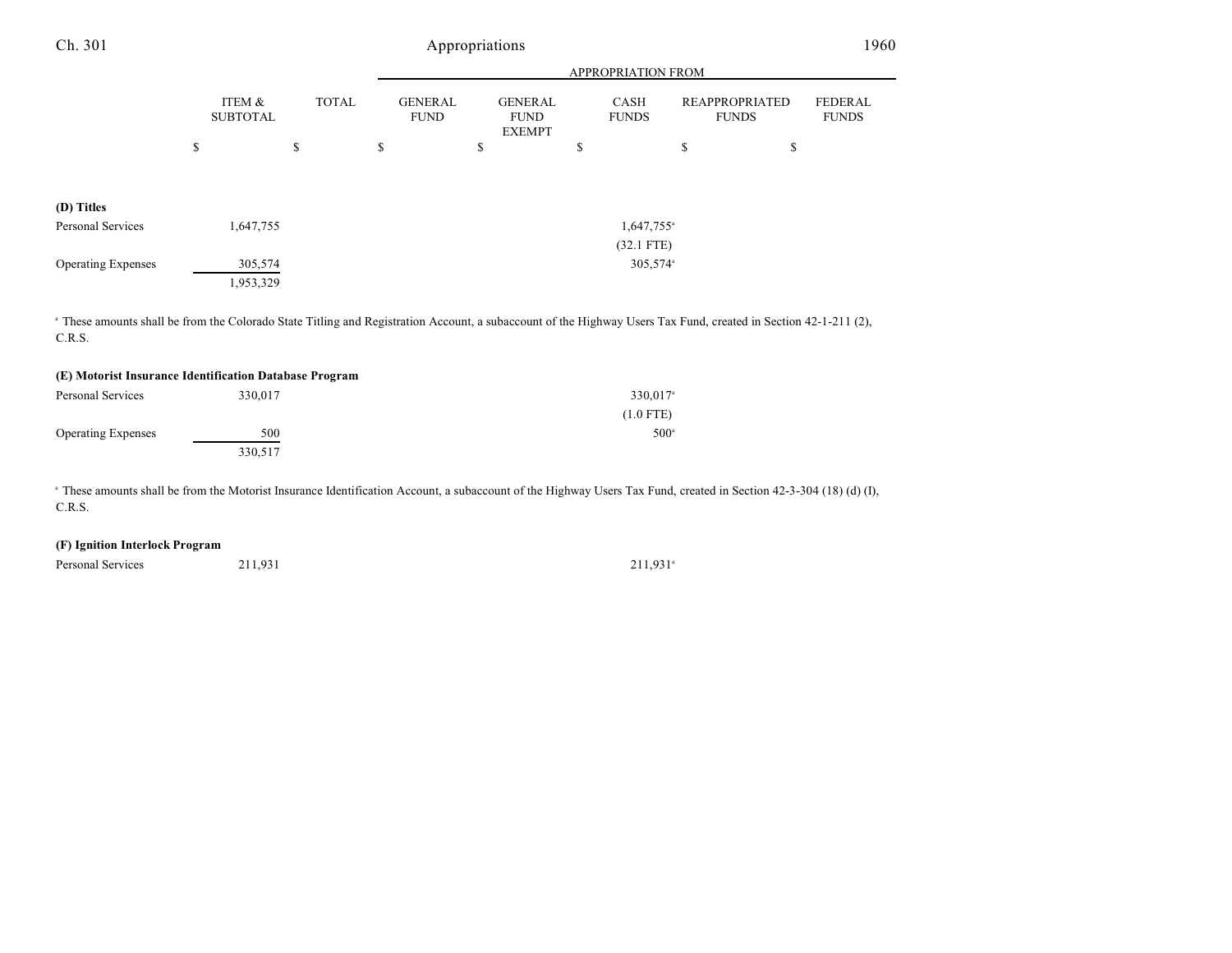|                                     |                  |              | $(5.0$ FTE)                                                                                                                                                               |  |
|-------------------------------------|------------------|--------------|---------------------------------------------------------------------------------------------------------------------------------------------------------------------------|--|
| <b>Operating Expenses</b>           | 934,842          |              | 934,842 <sup>a</sup>                                                                                                                                                      |  |
|                                     | 1,146,773        |              |                                                                                                                                                                           |  |
|                                     |                  |              |                                                                                                                                                                           |  |
|                                     |                  |              | <sup>a</sup> These amounts shall be from the First Time Drunk Driving Offender Account of the Highway Users Tax Fund created in Section 42-2-132 (4) (b) (II) (A), C.R.S. |  |
|                                     |                  |              |                                                                                                                                                                           |  |
|                                     |                  | 34, 366, 309 |                                                                                                                                                                           |  |
|                                     |                  | 34,637,340   |                                                                                                                                                                           |  |
|                                     |                  |              |                                                                                                                                                                           |  |
| (6) MOTOR CARRIER SERVICES DIVISION |                  |              |                                                                                                                                                                           |  |
| Personal Services                   | 6,933,538        | 559,056      | 6,374,482*                                                                                                                                                                |  |
|                                     | 7,097,869        |              | 6,538,813 <sup>a</sup>                                                                                                                                                    |  |
|                                     | $(120.1$ FTE $)$ |              |                                                                                                                                                                           |  |
|                                     | $(124.1$ FTE)    |              |                                                                                                                                                                           |  |
| <b>Operating Expenses</b>           | 515,305          | 38,045       | $477,260$ <sup>*</sup>                                                                                                                                                    |  |
|                                     | 537,917          |              | 499,872 <sup>a</sup>                                                                                                                                                      |  |
| Fixed and Mobile Port               |                  |              |                                                                                                                                                                           |  |
| Maintenance                         | 221,545          |              | $221,545$ <sup>a</sup>                                                                                                                                                    |  |
| Hazardous Materials                 |                  |              |                                                                                                                                                                           |  |
| Permitting Program                  | 210,210          |              | $210,210^{\circ}$                                                                                                                                                         |  |
|                                     |                  |              | $(3.7$ FTE)                                                                                                                                                               |  |
|                                     |                  | 7,880,598    |                                                                                                                                                                           |  |
|                                     |                  | 8,067,541    |                                                                                                                                                                           |  |

<sup>a</sup> These amounts shall be from the Highway Users Tax Fund pursuant to Section 43-4-201 (3) (a) (III) (C), C.R.S.

<sup>b</sup> This amount shall be from the Hazardous Materials Safety Fund created in Section 42-20-107 (1), C.R.S.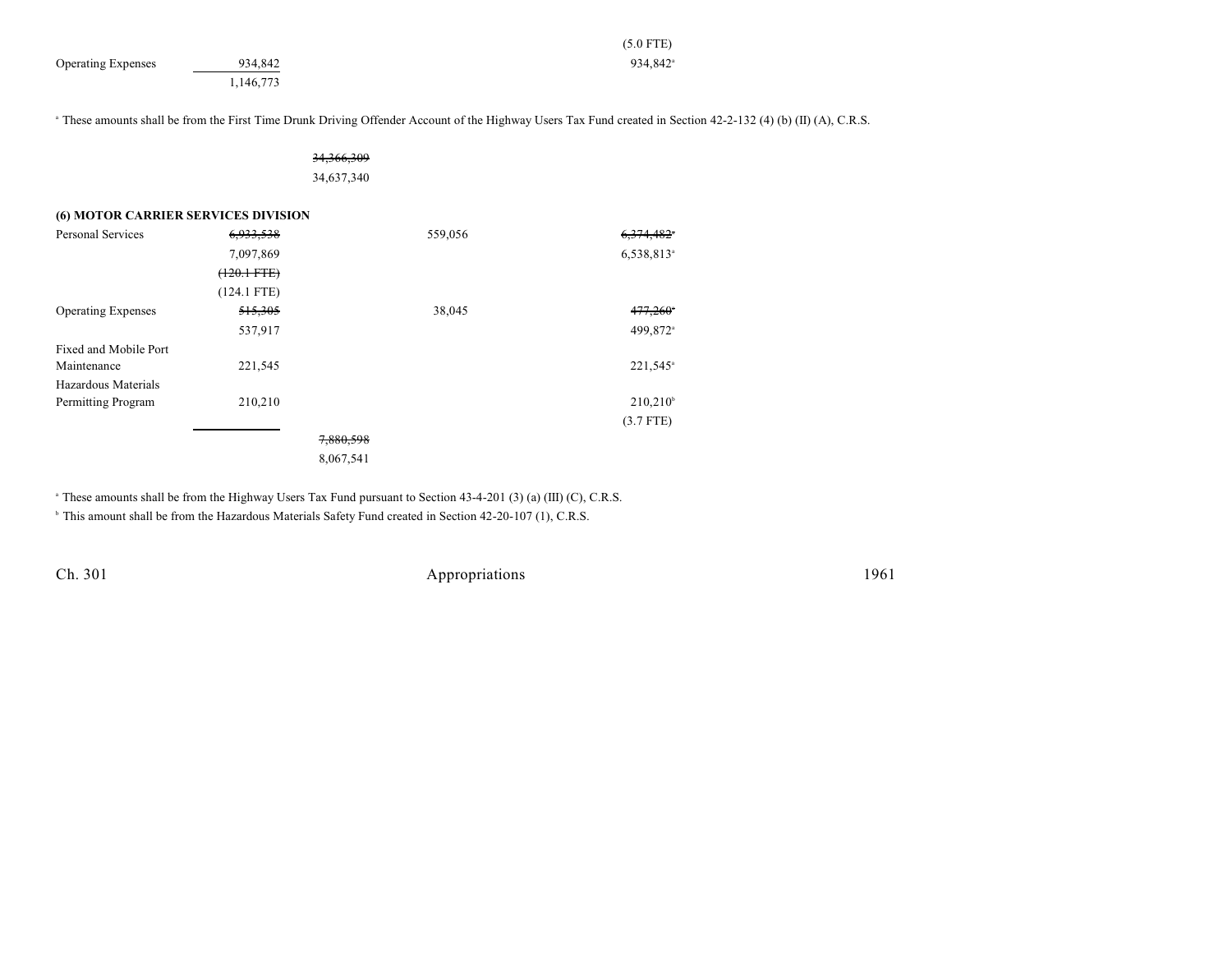|                                          |                           |              | <b>APPROPRIATION FROM</b> |                               |    |                                                |    |                             |    |                                       |                                |
|------------------------------------------|---------------------------|--------------|---------------------------|-------------------------------|----|------------------------------------------------|----|-----------------------------|----|---------------------------------------|--------------------------------|
|                                          | ITEM &<br><b>SUBTOTAL</b> | <b>TOTAL</b> |                           | <b>GENERAL</b><br><b>FUND</b> |    | <b>GENERAL</b><br><b>FUND</b><br><b>EXEMPT</b> |    | <b>CASH</b><br><b>FUNDS</b> |    | <b>REAPPROPRIATED</b><br><b>FUNDS</b> | <b>FEDERAL</b><br><b>FUNDS</b> |
|                                          | \$                        | \$           | \$                        |                               | \$ |                                                | \$ |                             | \$ | \$                                    |                                |
| (7) ENFORCEMENT BUSINESS<br><b>GROUP</b> |                           |              |                           |                               |    |                                                |    |                             |    |                                       |                                |
| (A) Administration                       |                           |              |                           |                               |    |                                                |    |                             |    |                                       |                                |
| <b>Personal Services</b>                 | 629,903                   |              |                           | 27,356                        |    |                                                |    | $500,436$ <sup>a</sup>      |    | $102,111$ <sup>b</sup>                |                                |
|                                          | $(8.0$ FTE)               |              |                           |                               |    |                                                |    |                             |    |                                       |                                |
| <b>Operating Expenses</b>                | 12,780                    |              |                           | 598                           |    |                                                |    | $10,940^{\circ}$            |    | $1,242^b$                             |                                |
|                                          | 642,683                   |              |                           |                               |    |                                                |    |                             |    |                                       |                                |

<sup>a</sup> These amounts shall be from the following funds for the purpose of indirect cost recoveries: \$177,043 shall be from the Medical Marijuana License Cash Fund created in Section 12-43.3-501 (1), C.R.S., \$107,344 shall be from the Driver's License Administrative Revocation Account, a subaccount of the Highway Users Tax Fund, created in Section 42-2-132 (4) (b) (I) (A), C.R.S., \$105,108 shall be from the Auto Dealers License Fund created in Section 12-6-123 (1), C.R.S., \$78,272 shall be from the Liquor Enforcement Division and State Licensing Authority Cash Fund created in Section 24-35-401, C.R.S., and \$43,609 shall be from the Racing Cash Fund created in Section 12-60-205 (1), C.R.S.

<sup>b</sup> These amounts shall be from the Limited Gaming Fund created in Section 12-47.1-701 (1), C.R.S.

#### **(B) Limited Gaming Division<sup>52</sup>**

| Personal Services         | 6.849.334 | $6,849.334$ <sup>a</sup> |
|---------------------------|-----------|--------------------------|
|                           |           | $(85.4$ FTE)             |
| <b>Operating Expenses</b> | 887,228   | 887.228 <sup>a</sup>     |
| Licensure Activities      | 181.497   | $181.497$ <sup>a</sup>   |
| Investigations            | 263.964   | $263.964^{\circ}$        |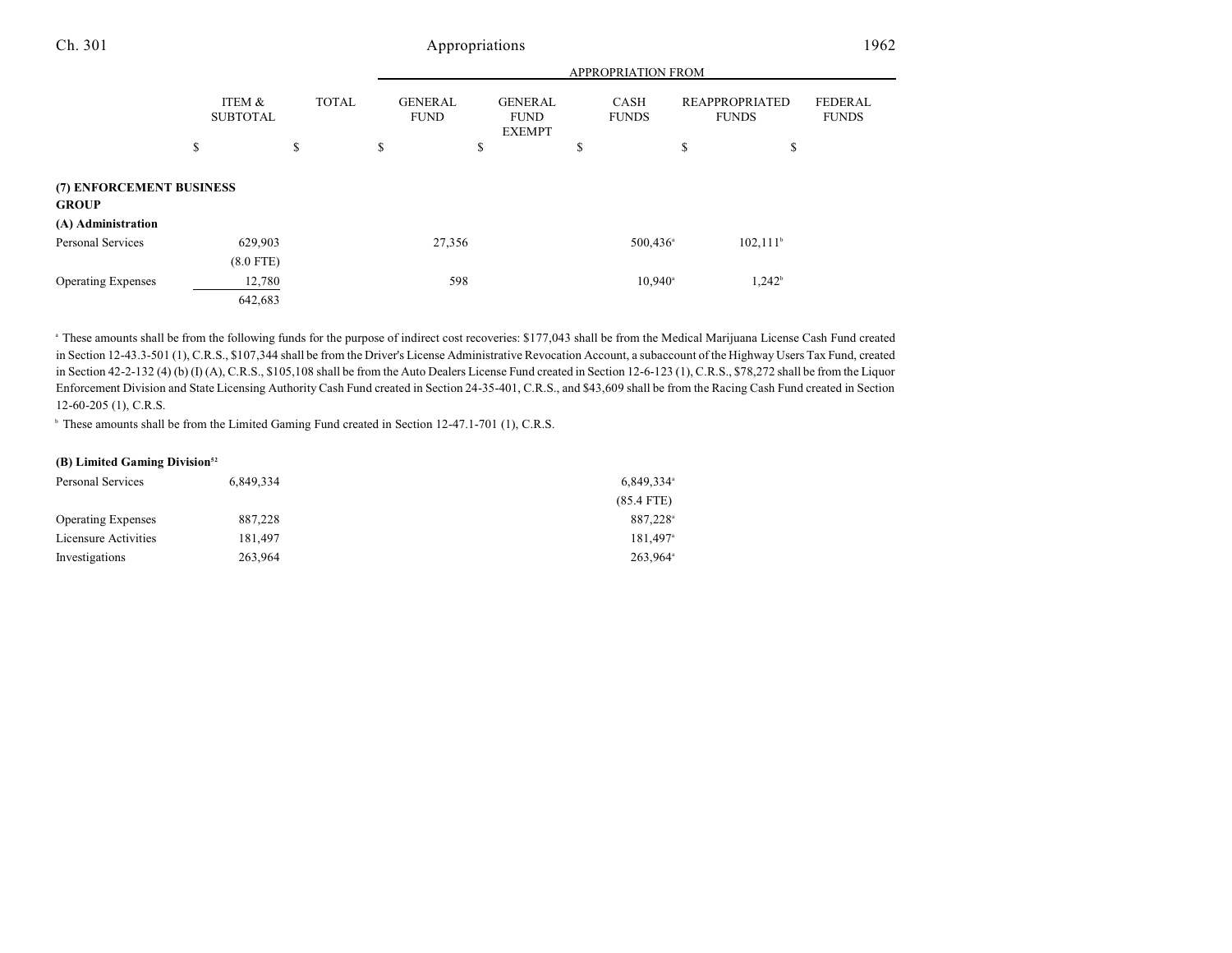| Payments to Other State  |            |                         |
|--------------------------|------------|-------------------------|
| Agencies                 | 3,853,589  | 3,853,589 <sup>a</sup>  |
| Distribution to Gaming   |            |                         |
| Cities and Counties      | 23,788,902 | 23,788,902 <sup>a</sup> |
| Indirect Cost Assessment | 674,028    | $674.028$ <sup>a</sup>  |
|                          | 36,498,542 |                         |

<sup>a</sup> These amounts shall be from the Limited Gaming Fund created in Section 12-47.1-701 (1), C.R.S. These moneys are included for informational purposes as they are continuously appropriated by Section 12-47.1-701 (1) (b) (I), C.R.S.

| (C) Liquor Enforcement Division |           |                  |  |  |
|---------------------------------|-----------|------------------|--|--|
| Personal Services               | 1.662.535 | $1.662.535^*$    |  |  |
|                                 |           | $(19.5$ FTE)     |  |  |
| <b>Operating Expenses</b>       | 56.326    | $56.326^{\circ}$ |  |  |
|                                 | 1,718,861 |                  |  |  |

<sup>a</sup> These amounts shall be from the Liquor Enforcement Division and State Licensing Authority Cash Fund created in Section 24-35-401, C.R.S.

| (D) Tobacco Enforcement Program |             |         |                      |  |  |
|---------------------------------|-------------|---------|----------------------|--|--|
| Personal Services               | 496.919     | 142.451 | 354.468 <sup>a</sup> |  |  |
|                                 | $(7.0$ FTE) |         |                      |  |  |
| <b>Operating Expenses</b>       | 31,379      | 7.201   | 24,178 <sup>a</sup>  |  |  |
|                                 | 528,298     |         |                      |  |  |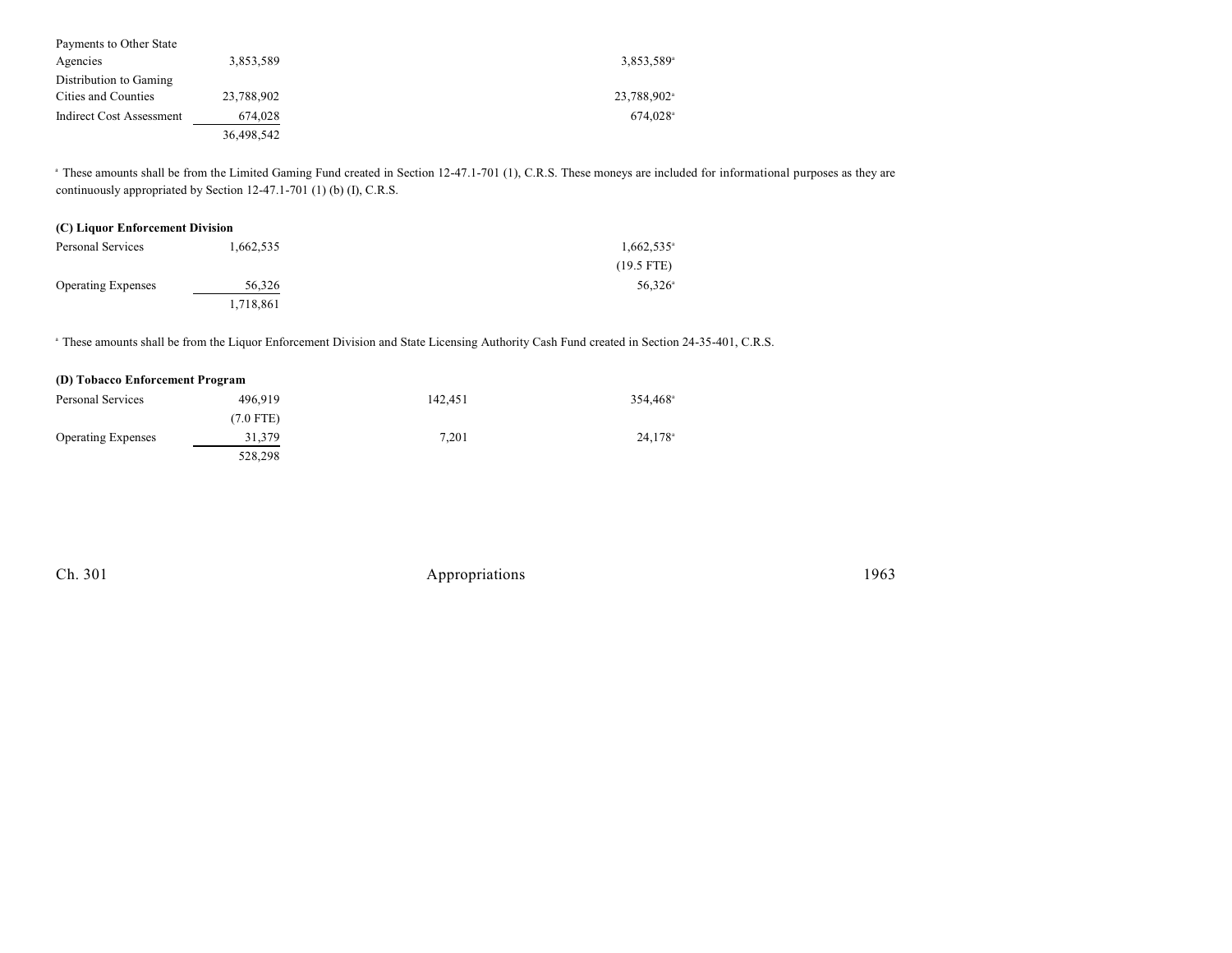| ITEM &<br><b>TOTAL</b><br>CASH<br><b>GENERAL</b><br>GENERAL                    |                                                                         |
|--------------------------------------------------------------------------------|-------------------------------------------------------------------------|
| <b>SUBTOTAL</b><br><b>FUNDS</b><br><b>FUND</b><br><b>FUND</b><br><b>EXEMPT</b> | <b>REAPPROPRIATED</b><br><b>FEDERAL</b><br><b>FUNDS</b><br><b>FUNDS</b> |
|                                                                                |                                                                         |

<sup>a</sup> Of these amounts, \$350,000 shall be from the Tobacco Education Programs Fund created in Section 24-22-117 (2) (c) (I), C.R.S., which consists of revenues from additional state cigarette and tobacco taxes imposed pursuant to Section 21 of Article X of the State Constitution and thus is not subject to the limitation on state fiscal year spending imposed by Article X, Section 20 of the State Constitution pursuant to Section 21 (4) of Article X of the State Constitution, and \$28,646 shall be from the Reduced Cigarette Ignition Propensity Standards and Firefighter Protection Act Enforcement Fund created in Section 24-33.5-1214 (3) (f), C.R.S.

#### **(E) Division of Racing Events**

| <b>Personal Services</b>   | 1,124,123 | $1,124,123$ <sup>a</sup> |
|----------------------------|-----------|--------------------------|
|                            |           | $(8.7$ FTE)              |
| <b>Operating Expenses</b>  | 91,385    | 91,385 <sup>a</sup>      |
|                            |           |                          |
| <b>Laboratory Services</b> | 104,992   | $104,992$ <sup>a</sup>   |
| <b>Commission Meeting</b>  |           |                          |
| Costs                      | 1,200     | $1,200^{\circ}$          |
| Racetrack Applications     | 25,000    | $25,000^{\circ}$         |
| Purses and Breeders        |           |                          |
| Awards                     | 1,106,142 | $1,106,142^{\circ}$      |
|                            | 2,452,842 |                          |

<sup>a</sup> These amounts shall be from the Racing Cash Fund created in Section 12-60-205 (1), C.R.S.

 $b$  This amount shall be from application fees pursuant to Section 12-60-506 (1), C.R.S.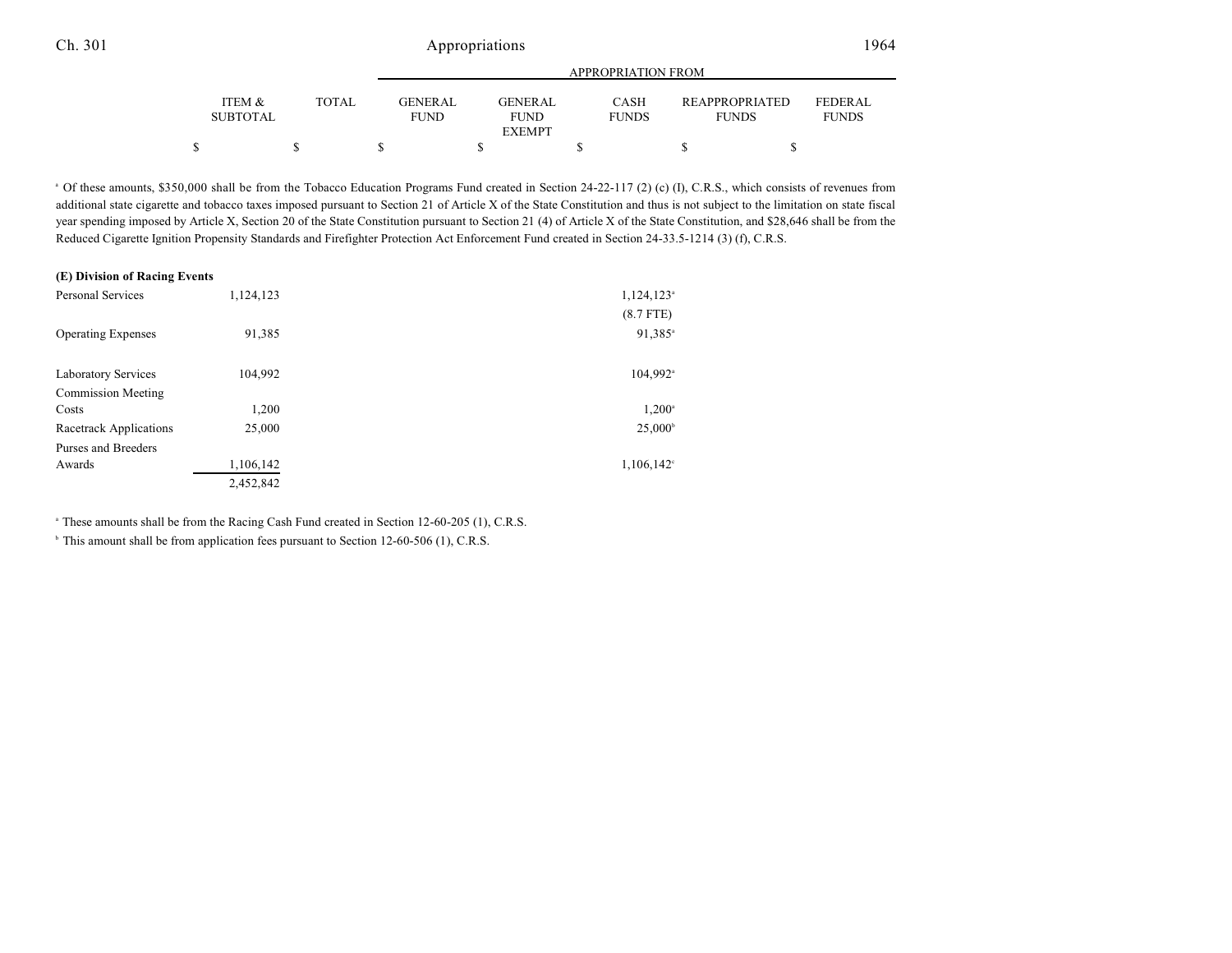This amount shall be from racing tax revenues deposited into the Horse Breeders' and Owners' Awards and Supplemental Purse Fund created in Section 12-60-704 (1), C.R.S.

## **(F) Hearings Division**

| Personal Services         | 2,023,335 | $2,023,335$ <sup>a</sup> |
|---------------------------|-----------|--------------------------|
|                           |           | $(26.8$ FTE)             |
| <b>Operating Expenses</b> | 98.938    | 98.938 <sup>a</sup>      |
|                           | 2,122,273 |                          |

<sup>a</sup> These amounts shall be from the Driver's License Administrative Revocation Account, a subaccount of the Highway Users Tax Fund, created in Section 42-2-132 (4) (b) (I) (A), C.R.S.

# **(G) Motor Vehicle Dealer Licensing Board**

| Personal Services         | 1.800.265 | $1,800,265$ <sup>a</sup> |
|---------------------------|-----------|--------------------------|
|                           |           | $(26.2$ FTE)             |
| <b>Operating Expenses</b> | 119,023   | $119.023$ <sup>a</sup>   |
|                           | 1,919,288 |                          |

<sup>a</sup> These amounts shall be from the Auto Dealers License Fund created in Section 12-6-123 (1), C.R.S.

## **(H) Medical Marijuana Enforcement**

| Medical Marijuana |           |                          |
|-------------------|-----------|--------------------------|
| Enforcement       | 5,689,621 | $5,689,621$ <sup>a</sup> |
|                   |           | $(55.2$ FTE)             |
|                   | 5,689,621 |                          |

<sup>a</sup> This amount shall be from the Medical Marijuana License Cash Fund created in Section 12-43.3-501 (1), C.R.S.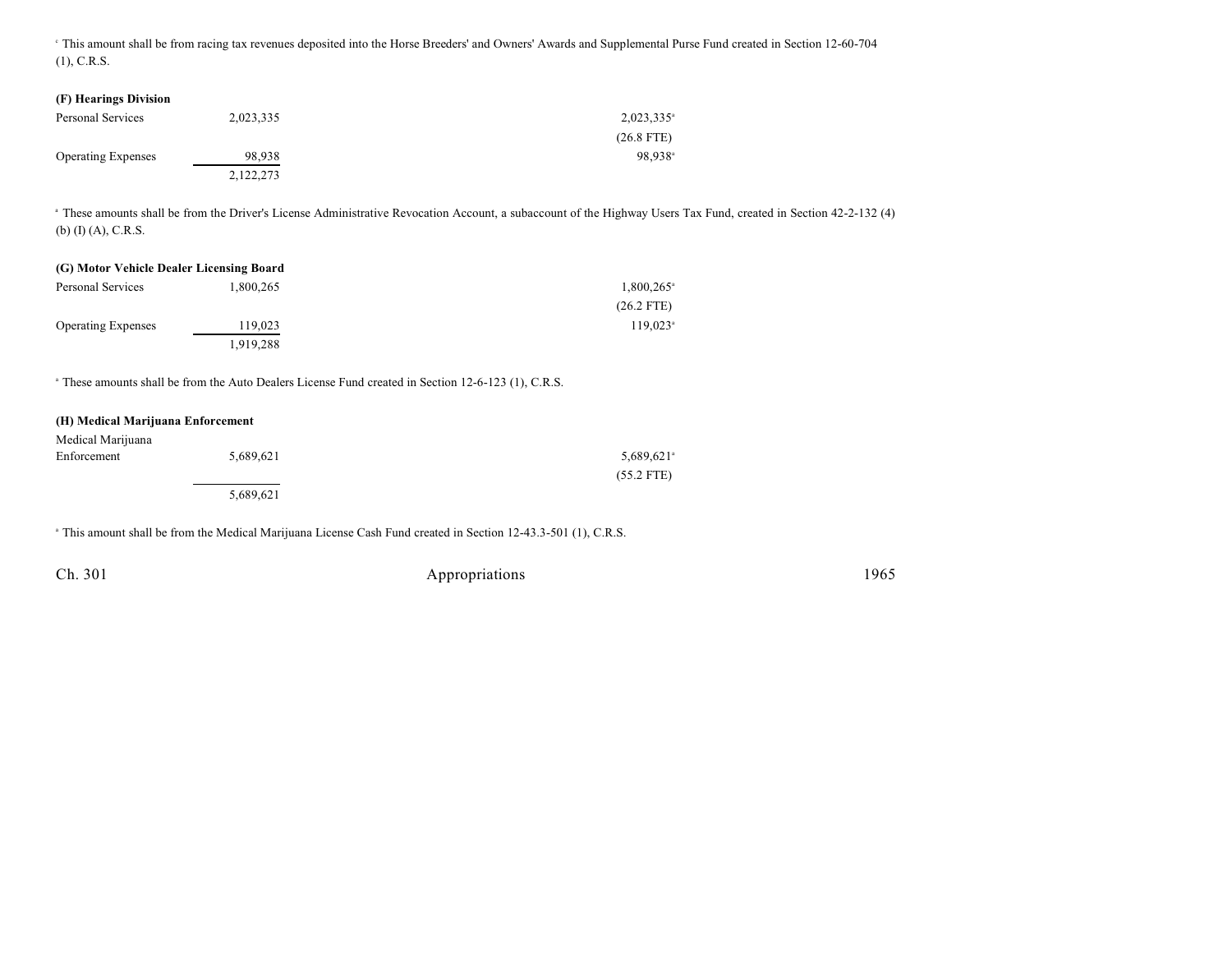| 1 | C |
|---|---|
|   |   |

# Appropriations 1966

|                                 |                                 |                    |                                     |                                                      | APPROPRIATION FROM                |                                                   |                                |
|---------------------------------|---------------------------------|--------------------|-------------------------------------|------------------------------------------------------|-----------------------------------|---------------------------------------------------|--------------------------------|
|                                 | ITEM &<br><b>SUBTOTAL</b><br>\$ | <b>TOTAL</b><br>\$ | \$<br><b>GENERAL</b><br><b>FUND</b> | \$<br><b>GENERAL</b><br><b>FUND</b><br><b>EXEMPT</b> | \$<br><b>CASH</b><br><b>FUNDS</b> | \$<br><b>REAPPROPRIATED</b><br><b>FUNDS</b><br>\$ | <b>FEDERAL</b><br><b>FUNDS</b> |
|                                 |                                 |                    |                                     |                                                      |                                   |                                                   |                                |
|                                 |                                 |                    |                                     |                                                      |                                   |                                                   |                                |
|                                 |                                 | 51,572,408         |                                     |                                                      |                                   |                                                   |                                |
|                                 |                                 |                    |                                     |                                                      |                                   |                                                   |                                |
| (8) STATE LOTTERY DIVISION      |                                 |                    |                                     |                                                      |                                   |                                                   |                                |
| <b>Personal Services</b>        | 8,961,156                       |                    |                                     |                                                      | 8,961,156 <sup>a</sup>            |                                                   |                                |
|                                 |                                 |                    |                                     |                                                      | $(117.1$ FTE)                     |                                                   |                                |
| <b>Operating Expenses</b>       | 1,203,156                       |                    |                                     |                                                      | $1,203,156$ <sup>a</sup>          |                                                   |                                |
| Payments to Other State         |                                 |                    |                                     |                                                      |                                   |                                                   |                                |
| Agencies                        | 239,410                         |                    |                                     |                                                      | $239,410^{\circ}$                 |                                                   |                                |
| Travel                          | 113,498                         |                    |                                     |                                                      | 113,498 <sup>a</sup>              |                                                   |                                |
| Marketing and                   |                                 |                    |                                     |                                                      |                                   |                                                   |                                |
| Communications                  | 14,700,000                      |                    |                                     |                                                      | $14,700,000^{\circ}$              |                                                   |                                |
| Multi-State Lottery Fees        | 177,433                         |                    |                                     |                                                      | $177,433^{\circ}$                 |                                                   |                                |
| Vendor Fees                     | 12,571,504                      |                    |                                     |                                                      | 12,571,504 <sup>a</sup>           |                                                   |                                |
| Retailer Compensation           | 52,241,350                      |                    |                                     |                                                      | 52,241,350 <sup>a</sup>           |                                                   |                                |
| <b>Ticket Costs</b>             | 6,578,000                       |                    |                                     |                                                      | $6,578,000^{\circ}$               |                                                   |                                |
| Research                        | 250,000                         |                    |                                     |                                                      | 250,000 <sup>a</sup>              |                                                   |                                |
| <b>Indirect Cost Assessment</b> | 503,032                         |                    |                                     |                                                      | 503,032 <sup>a</sup>              |                                                   |                                |
|                                 |                                 | 97,538,539         |                                     |                                                      |                                   |                                                   |                                |

 $^{\circ}$  These amounts shall be from the Lottery Fund created in Section 24-35-210 (1), C.R.S.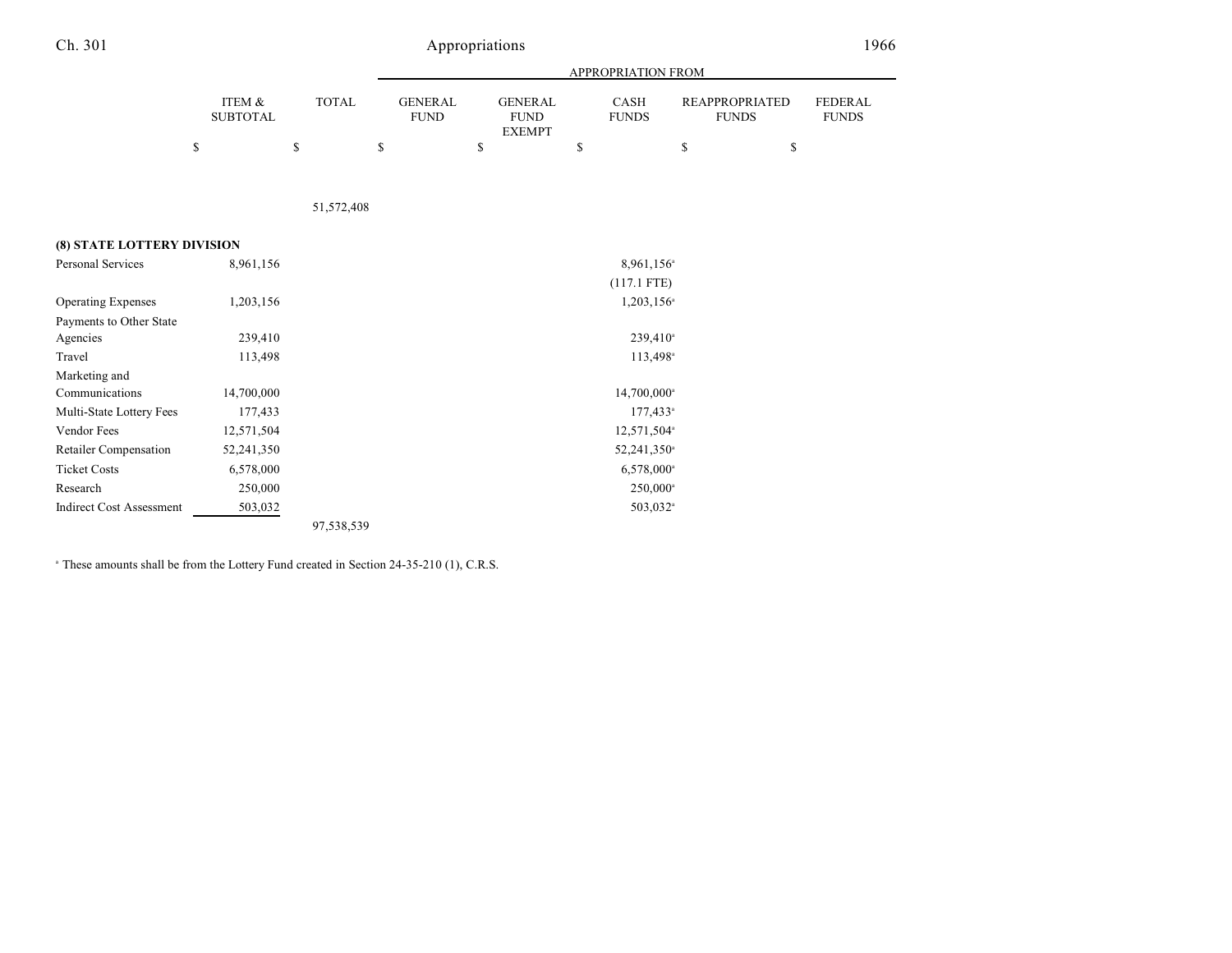| <b>TOTALS PART XIX</b> |               |                            |                            |             |           |
|------------------------|---------------|----------------------------|----------------------------|-------------|-----------|
| (REVENUE)              | \$292,804,713 | $$70,546,702$ <sup>*</sup> | \$220,190,461°             | \$1,343,849 | \$723,701 |
|                        | \$293,420,672 | $$70.545.318$ <sup>a</sup> | \$220,807,804 <sup>b</sup> |             |           |

<sup>a</sup> Of this amount, \$19,300,000 is included as information for the purpose of complying with the limitation on state fiscal year spending imposed by Section 20 (2) (d) of Article X of the State Constitution. These amounts are continuously appropriated by a permanent statute or constitutional provision, and shall not be deemed to be an appropriation subject to the limitations of Section 24-75-201.1, C.R.S.

<sup>b</sup> Of this amount,  $\frac{12,078,388 \text{ $12,272,990}}{1}$  is from the Highway Users Tax Fund pursuant to Section 43-4-201 (3) (a) (III) (C), C.R.S., and \$496,278 is from the Highway Users Tax Fund exempt from the statutory limit pursuant to Section 43-4-201 (3) (a) (V), C.R.S.

**FOOTNOTES** -- The following statement is referenced to the numbered footnotes throughout section 2.

52 Department of Revenue, Enforcement Business Group, Limited Gaming Division -- It is the intent of General Assembly that the Department of Revenue shall not spend more than 5.0 percent of Amendment 50 revenues for administrative expenses of the Limited Gaming Division.